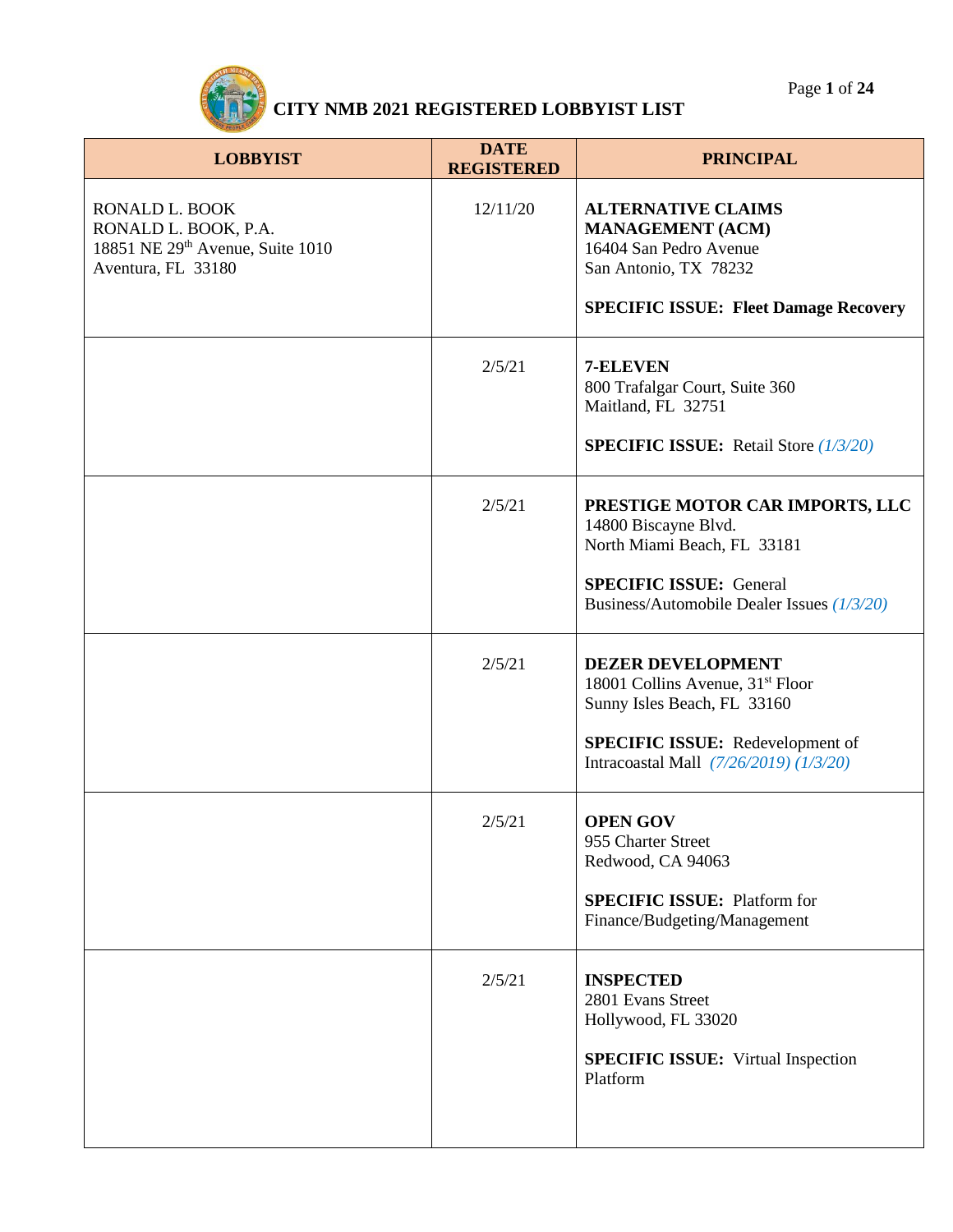Page **2** of **24**



| <b>LOBBYIST</b>                                                                                                             | <b>DATE</b><br><b>REGISTERED</b> | <b>PRINCIPAL</b>                                                                                                                                                                                                                                                                                     |
|-----------------------------------------------------------------------------------------------------------------------------|----------------------------------|------------------------------------------------------------------------------------------------------------------------------------------------------------------------------------------------------------------------------------------------------------------------------------------------------|
| <b>JEFFREY BERCOW</b><br>BERCOW RADELL FERNANDEZ<br>& LARKIN, PLL<br>200 South Biscayne Blvd., Suite 850<br>Miami, FL 33131 | 12/23/20                         | (Name Change $2/5/21$ )<br>CEO CONTRACT, INC.<br>PIM CONSTRUCTION, LLC<br>340 Jefferson Avenue<br>New Castle, DE 19720<br><b>SPECIFIC ISSUE:</b> Development Approvals<br>for the Property Located at 16300 NE 19th<br>Avenue, North Miami Beach (5/14/20)                                           |
|                                                                                                                             | 1/22/21                          | DIXIE INVEASTMENTS AND REALTY,<br>LLC AND ROE DIXIE, LLC<br>571 West 183rd Street<br>New York, NY 10033<br><b>SPECIFIC ISSUE:</b> Land Use, Zoning And<br>Permitting For 17400 West Dixie Hwy, North<br>Miami Beach (7/25/19) (1/3/20)                                                               |
|                                                                                                                             | 1/22/21                          | <b>TORAS EMES DEVELOPMENT</b><br>COMPANY, INC.<br>1051 North Miami Beach Blvd.<br>North Miami Beach, FL 33162<br><b>SPECIFIC ISSUE:</b> Land Use, Zoning and<br>Permitting For 1099 NE 164 <sup>th</sup> Street and 16415<br>NE 11 <sup>th</sup> Avenue, North Miami Beach, FL<br>(8/6/19) (1/10/20) |
|                                                                                                                             | 6/18/21                          | <b>SCOTT GREENWALD</b><br>7301 SW 57th Court, Suite 565<br>South Miami, FL 33143<br><b>SPECIFIC ISSUE: Development Approvals</b><br>for the Properties Located at 1959-1999 NE<br>164 <sup>th</sup> Street, North Miami Beach                                                                        |
|                                                                                                                             |                                  |                                                                                                                                                                                                                                                                                                      |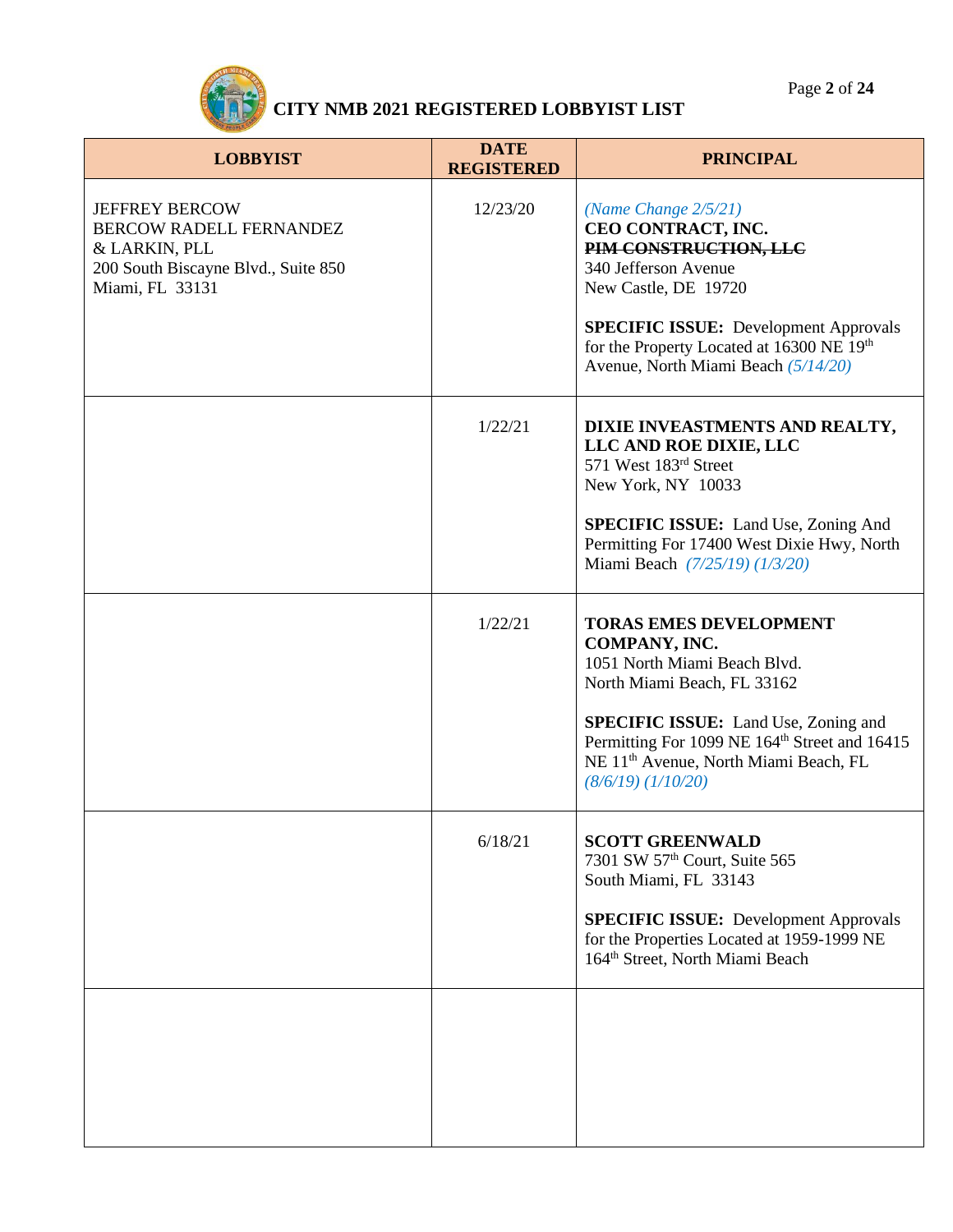Page **3** of **24**



| <b>LOBBYIST</b>                                                                                                              | <b>DATE</b><br><b>REGISTERED</b> | <b>PRINCIPAL</b>                                                                                                                                                                                                                                                                                     |
|------------------------------------------------------------------------------------------------------------------------------|----------------------------------|------------------------------------------------------------------------------------------------------------------------------------------------------------------------------------------------------------------------------------------------------------------------------------------------------|
| <b>MATTHEW AMSTER</b><br>BERCOW RADELL FERNANDEZ &<br>LARKIN, PLLC<br>200 South Biscayne Blvd., Suite 850<br>Miami, FL 33131 | 12/23/20                         | (Name Change $2/5/21$ )<br>CEO CONTRACT, INC.<br>PIM CONSTRUCTION, LLC<br>340 Jefferson Avenue<br>New Castle, DE 19720<br><b>SPECIFIC ISSUE:</b> Development Approvals<br>for the Property Located at 16300 NE 19th<br>Avenue, North Miami Beach (5/14/20)                                           |
|                                                                                                                              | 1/8/21                           | DIXIE INVEASTMENTS AND REALTY,<br>LLC AND ROE DIXIE, LLC<br>571 West 183rd Street<br>New York, NY 10033<br><b>SPECIFIC ISSUE:</b> Land Use, Zoning and<br>Permitting For 17400 West Dixie Hwy, North<br>Miami Beach                                                                                  |
|                                                                                                                              | 1/8/21                           | <b>TORAS EMES DEVELOPMENT</b><br>COMPANY, INC.<br>1051 North Miami Beach Blvd.<br>North Miami Beach, FL 33162<br><b>SPECIFIC ISSUE:</b> Land Use, Zoning and<br>Permitting for 1099 NE 164 <sup>th</sup> Street and 16415<br>NE 11 <sup>th</sup> Avenue, North Miami Beach, FL<br>(8/6/19) (1/10/20) |
|                                                                                                                              | 6/18/21                          | <b>SCOTT GREENWALD</b><br>7301 SW 57th Court, Suite 565<br>South Miami, FL 33143<br><b>SPECIFIC ISSUE:</b> Development Approvals<br>for the Properties Located at 1959-1999 NE<br>164 <sup>th</sup> Street, North Miami Beach                                                                        |
| <b>EMILY K. BALTER</b><br>BERCOW RADELL FERNANDEZ<br>& LARKIN, PLL<br>200 South Biscayne Blvd., Suite 850<br>Miami, FL 33131 | 12/24/20                         | <b>BISCAYNE PARK DEVELOPMENT LLC.</b><br>777 W 41 <sup>st</sup> Street, Suite 207<br>Miami Beach, FL 33140<br><b>SPECIFIC ISSUE:</b> Site Plan Modifications<br>for the Property Located at 16375 Biscayne<br>Blvd., North Miami Beach, Florida                                                      |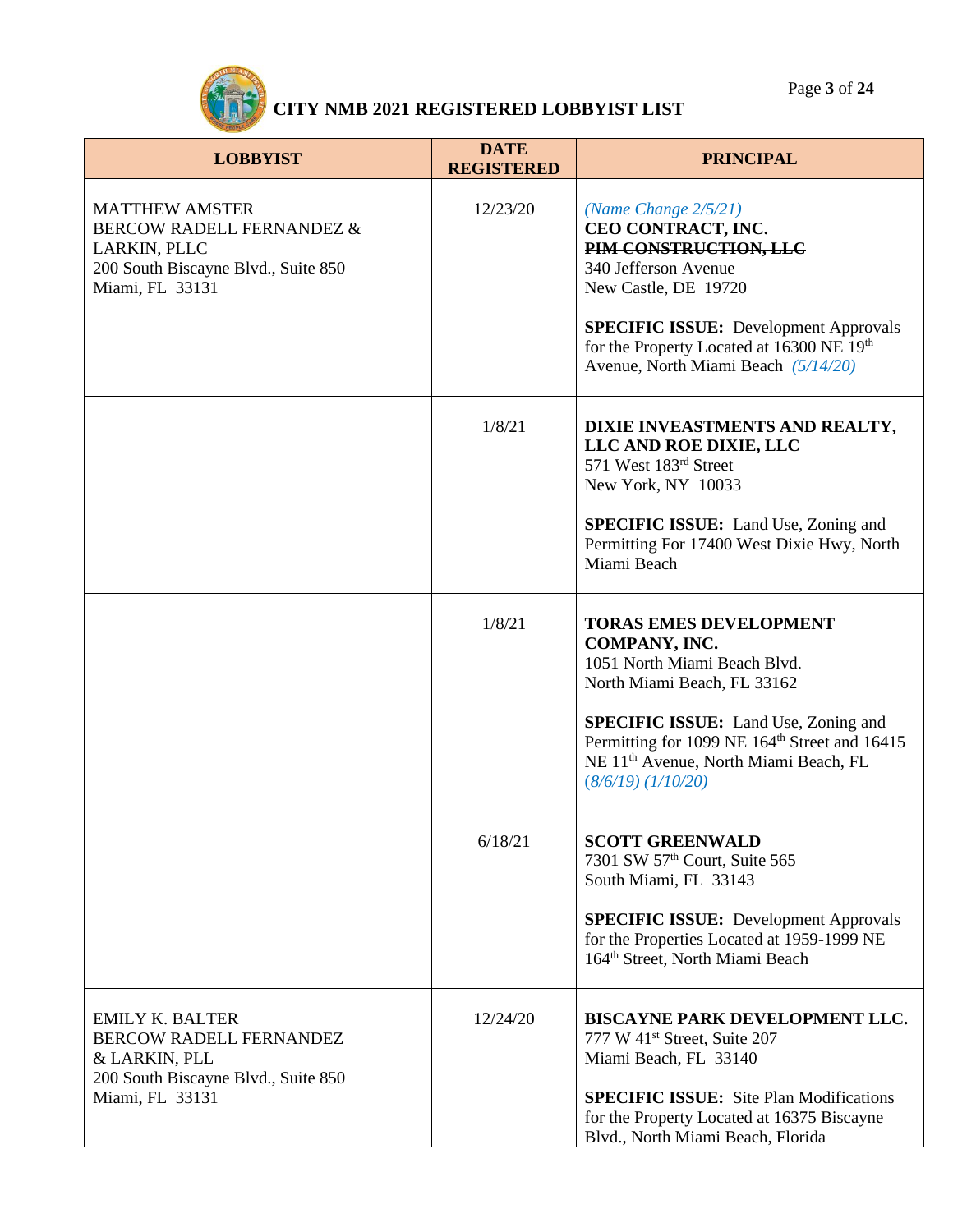Page **4** of **24**



| <b>LOBBYIST</b>                                                                                                          | <b>DATE</b><br><b>REGISTERED</b> | <b>PRINCIPAL</b>                                                                                                                                                                                                                                                                                             |
|--------------------------------------------------------------------------------------------------------------------------|----------------------------------|--------------------------------------------------------------------------------------------------------------------------------------------------------------------------------------------------------------------------------------------------------------------------------------------------------------|
| PENN GRAHAM<br><b>BERCOW RADELL FERNANDEZ</b><br>& LARKIN, PLL<br>200 South Biscayne Blvd., Suite 850<br>Miami, FL 33131 | 12/24/20                         | BISCAYNE PARK DEVELOPMENT LLC.<br>777 W 41 <sup>st</sup> Street, Suite 207<br>Miami Beach, FL 33140<br><b>SPECIFIC ISSUE:</b> Site Plan Modifications<br>for the Property Located at 16375 Biscayne<br>Blvd., North Miami Beach, Florida                                                                     |
| MITCHELL H. EDELSTEIN<br>STRATEGIC CAMPAIGN<br>CONSULTANTS, INC.<br>7524 Adventure Avenue<br>North Bay Village, FL 33141 | 12/29/20                         | <b>TORAS EMES DEVELOPMENT</b><br>COMPANY, INC.<br>1051 North. Miami Beach Blvd.<br>North Miami Beach, FL 33162<br><b>SPECIFIC ISSUE:</b> Land Use, Zoning and<br>Permitting For 1099 NE 164 <sup>th</sup> Street and 16415<br>NE 11 <sup>th</sup> Avenue, North Miami Beach, FL<br>(8/6/19) (1/9/20)         |
|                                                                                                                          | 12/29/20                         | <b>REGISTRATION WITHDRAWN (6/8/21)</b><br>(Name Change 2/5/21)<br>CEO CONTRACT, INC.<br>PIM CONSTRUCTION, LLC<br>340 Jefferson Avenue<br>New Castle, DE 19720<br><b>SPECIFIC ISSUE: Development Approvals</b><br>for the Property Located at 16300 NE 19 <sup>th</sup><br>Avenue, North Miami Beach (8/7/20) |
|                                                                                                                          | 1/11/21                          | DIXIE INVEASTMENTS AND REALTY,<br>LLC AND ROE DIXIE, LLC<br>571 West 183rd Street<br>New York, NY 10033<br><b>SPECIFIC ISSUE:</b> Land Use, Zoning And<br>Permitting For 17400 West Dixie Hwy, North<br>Miami Beach (7/25/19) (1/9/20)                                                                       |
|                                                                                                                          | 1/14/21                          | <b>BISCAYNE COVE, LLC</b><br>10 NW 42 <sup>nd</sup> Avenue, Suite 700<br>Miami, FL 33126<br><b>SPECIFIC ISSUE:</b> Modification of<br>Development Approvals $(3/4/20)$                                                                                                                                       |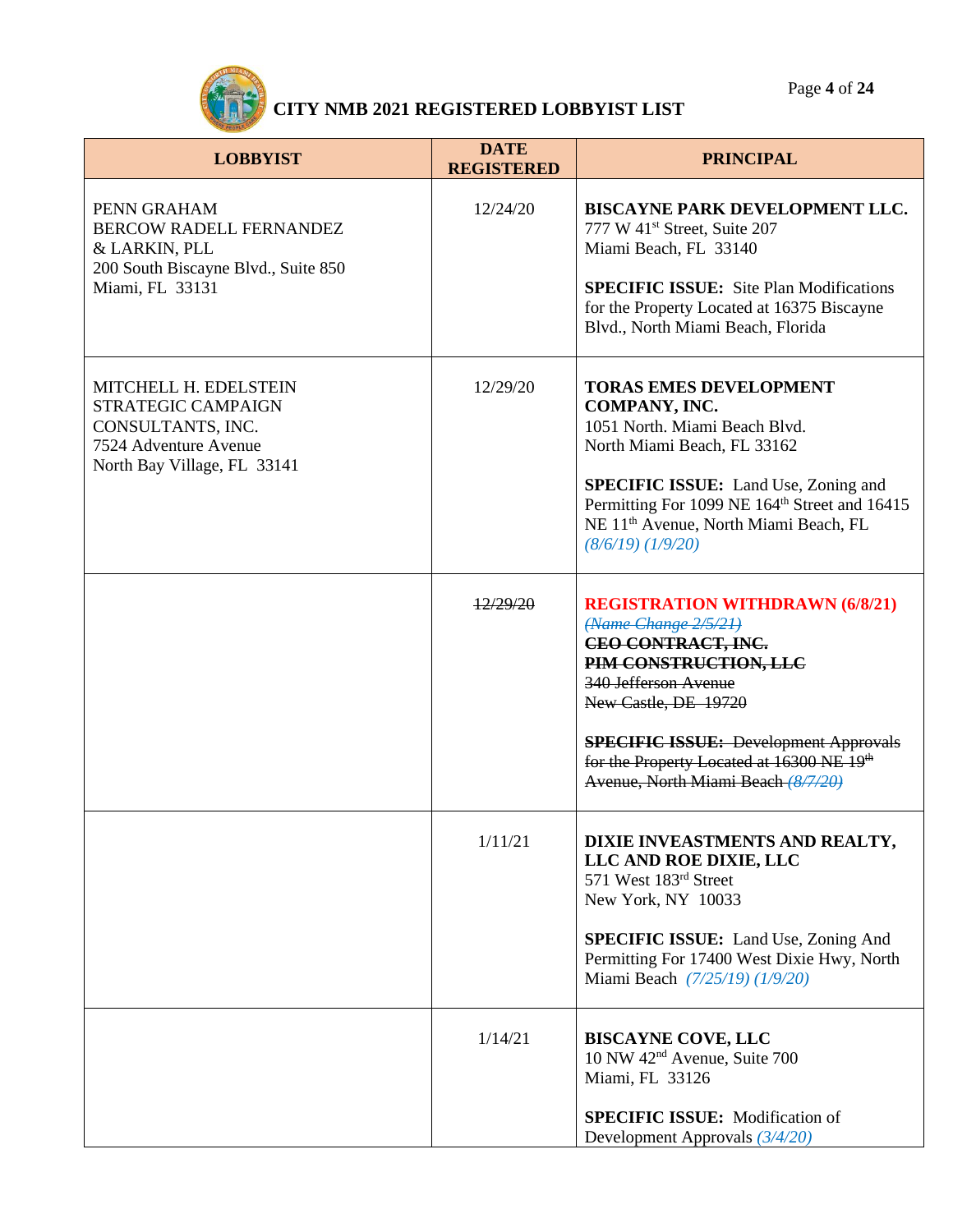

| <b>LOBBYIST</b>                                                                                                                  | <b>DATE</b><br><b>REGISTERED</b> | <b>PRINCIPAL</b>                                                                                                                                                                                                                          |
|----------------------------------------------------------------------------------------------------------------------------------|----------------------------------|-------------------------------------------------------------------------------------------------------------------------------------------------------------------------------------------------------------------------------------------|
|                                                                                                                                  | 1/26/21                          | <b>PLATINUM SOUTH</b><br>2355 NE 163rd Street<br>North Miami Beach, FL 33160<br><b>SPECIFIC ISSSUE:</b> General Representation<br>of Client and After-Hours License (1/9/19)<br>(2/10/20)                                                 |
|                                                                                                                                  | 6/24/21                          | <b>SCOTT GREENWALD</b><br>7301 SW 57 <sup>th</sup> Court, Suite 565<br>South Miami, FL 33143<br><b>SPECIFIC ISSUE:</b> Development Approvals<br>for the Properties Located at 1959-1999 NE<br>164 <sup>th</sup> Street, North Miami Beach |
| <b>CARTER N. McDOWELL</b><br><b>BILZIN SUMBERG</b><br>1450 Brickell Avenue, Suite 2300<br>Miami, FL 33131                        | 1/6/21                           | N/A                                                                                                                                                                                                                                       |
| <b>CARLY GRIMM</b><br><b>BILZIN SUMBERG BAENA PRICE</b><br>& AXELROD, LLP<br>1450 Brickell Avenue, 23rd Floor<br>Miami, FL 33131 | 1/6/21                           | N/A                                                                                                                                                                                                                                       |
| <b>VANESSA MADRID</b><br>HOLLAND & KNIGHT, LLP<br>701 Brickell Avenue, Suite 3300<br>Miami, FL 33131                             | 1/7/21                           | DEZER DEVELOPMENT, LLC<br>18001 Collins Avenue<br>Sunny Isles, FL 33160<br><b>SPECIFIC ISSUE:</b> Redevelopment of<br>Intracoastal Mall (5/14/19) (12/31/19)                                                                              |
|                                                                                                                                  | 1/7/21                           | NEW NORTH STRATEGIES, INC.<br>1111 Kane Concourse, Suite 517<br>Bay Harbour, FL 33154<br><b>SPECIFIC ISSUE:</b> Site Plan and<br>Development of 15780 West Dixie Highway<br>$(1/2/18)$ $(12/31/18)$                                       |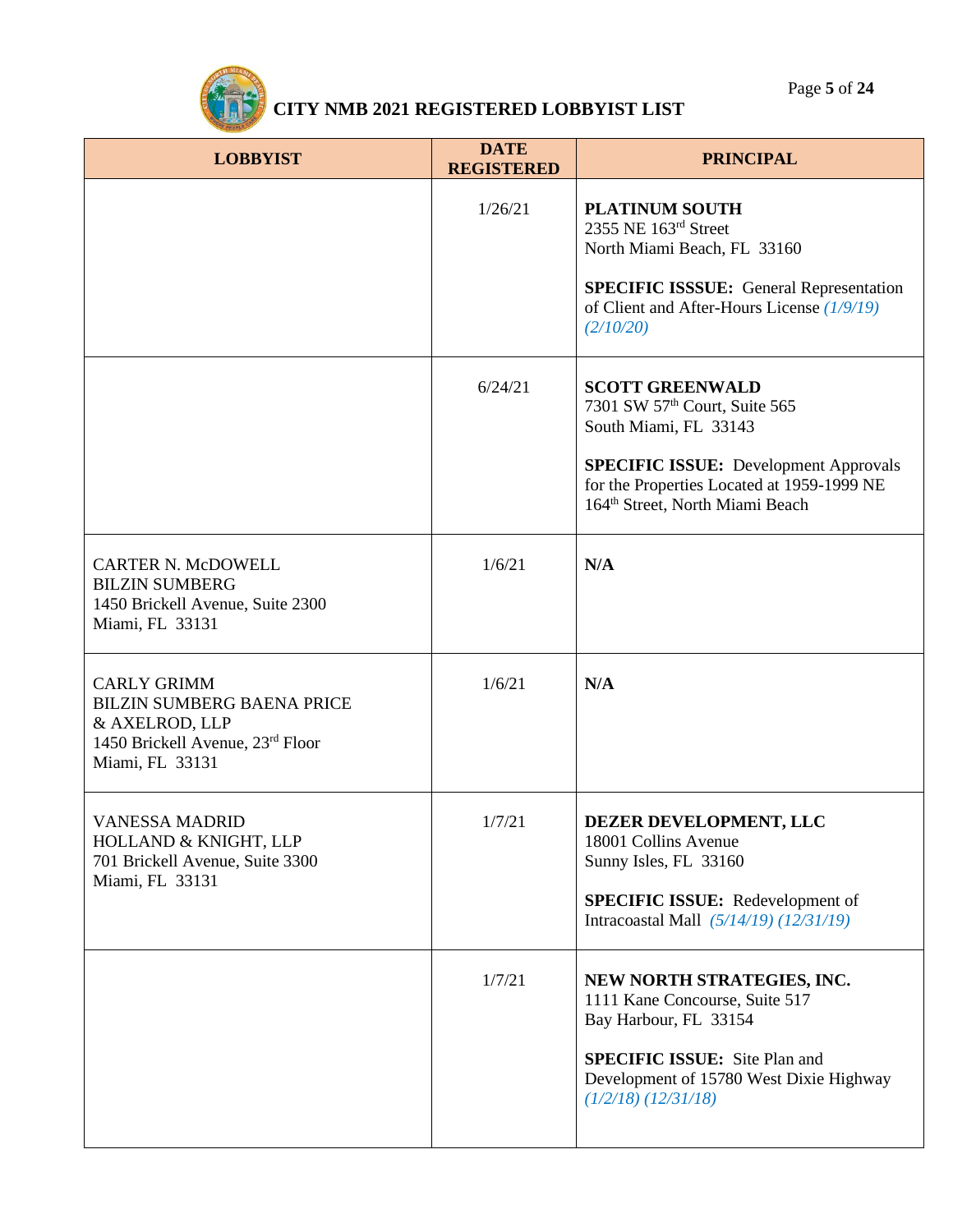

| <b>LOBBYIST</b>                                                                                     | <b>DATE</b><br><b>REGISTERED</b> | <b>PRINCIPAL</b>                                                                                                                                                                              |
|-----------------------------------------------------------------------------------------------------|----------------------------------|-----------------------------------------------------------------------------------------------------------------------------------------------------------------------------------------------|
|                                                                                                     | 1/7/21                           | MCC-REI, LLC<br>17071 West Dixie Highway<br>North Miami Beach, FL 33160<br><b>SPECIFIC ISSUE: Eastern Shores</b><br>Townhome Approval a.k.a. (Koya Bay<br>Townhomes) $(4/24/20)$              |
|                                                                                                     | 1/7/21                           | LAAAJ, LLC<br>17071 West Dixie Highway<br>North Miami Beach, FL 33160<br><b>SPECIFIC ISSUE: LAAAJ Modification</b><br>(6/4/20)                                                                |
|                                                                                                     | 3/2/21                           | TRINSIC ACQUISITION COMPANY LLC<br>317 Grove Way<br>Delray Beach, FL 33444<br><b>SPECIFIC ISSUE:</b> Aura North Miami Beach                                                                   |
|                                                                                                     | 8/25/21                          | <b>ARCH CREEK EQUITIES, LLC</b><br>9655 South Dixie Highway, Suite 300<br>Miami, FL 33156<br><b>SPECIFIC ISSUE:</b> Arch Creek Apartments                                                     |
|                                                                                                     | 10/6/21                          | AHS RESIDENTIAL, LLC<br>12895 SW 132 Street, Unit 202<br>Miami, FL 33186<br><b>SPECIFIC ISSUE:</b> Development Approvals<br>for Multifamily Residential Buildings in New<br>North Town Center |
| <b>TRACY SLAVENS</b><br>HOLLAND & KNIGHT, LLP<br>701 Brickell Avenue, Suite 3300<br>Miami, FL 33131 | 1/7/21                           | <b>LAAAJ LLC</b><br>17071 West Dixie Highway<br>North Miami Beach, FL 33160<br><b>SPECIFIC ISSUE:</b> Mixed Use Project Land<br>Use $(5/14/19)$ $(12/31/19)$                                  |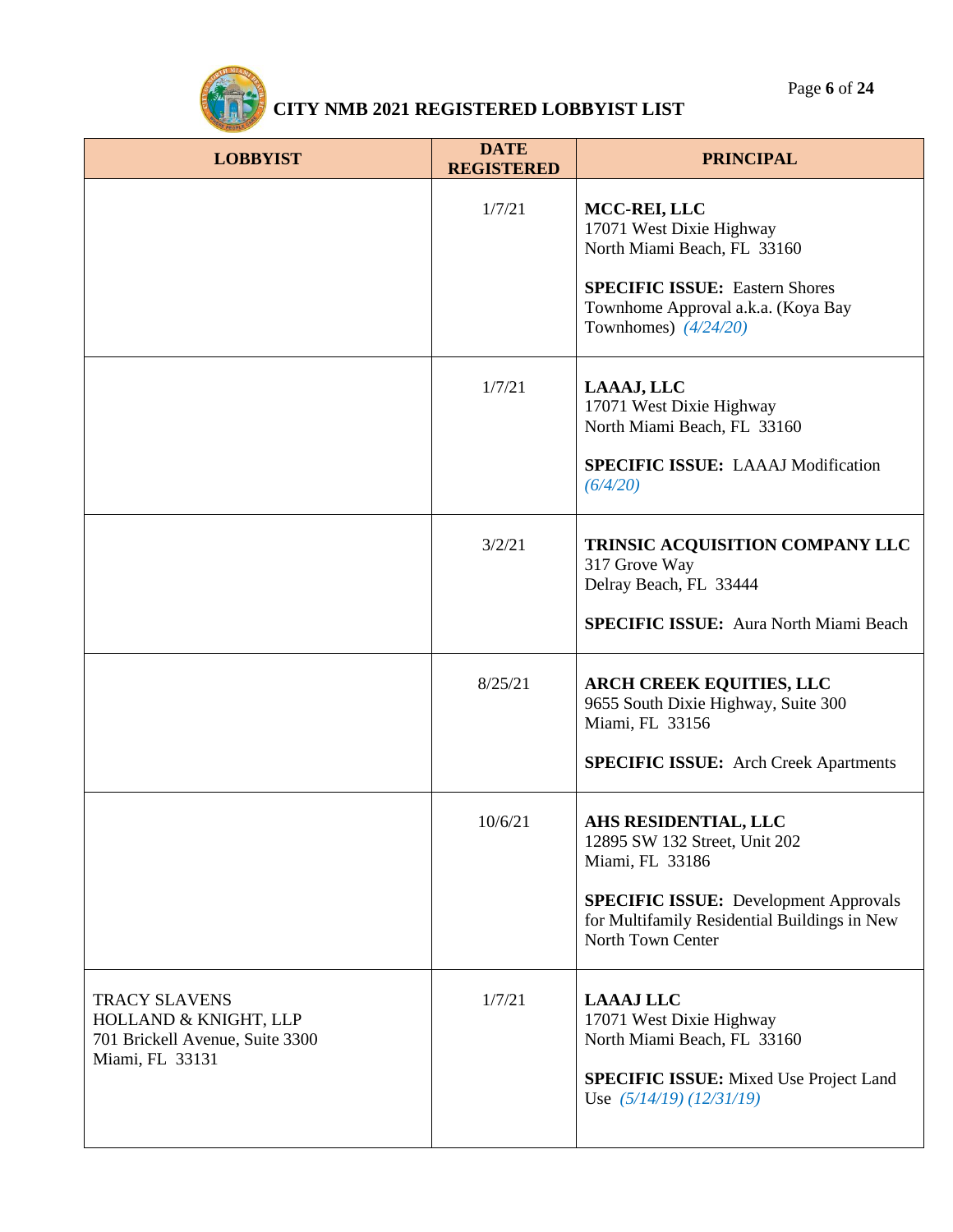

| <b>LOBBYIST</b>                                                                                    | <b>DATE</b><br><b>REGISTERED</b> | <b>PRINCIPAL</b>                                                                                                                                                                                    |
|----------------------------------------------------------------------------------------------------|----------------------------------|-----------------------------------------------------------------------------------------------------------------------------------------------------------------------------------------------------|
|                                                                                                    | 1/7/21                           | DEZER DEVELOPMENT, LLC<br>18001 Collins Avenue<br>Sunny Isles, FL 33160<br><b>SPECIFIC ISSUE:</b> Redevelopment of<br>Intracoastal Mall (5/14/19) (12/31/19)                                        |
|                                                                                                    | 1/7/21                           | NEW NORTH STRATEGIES, INC.<br>1111 Kane Concourse, Suite 517<br>Bay Harbour, FL 33154<br><b>SPECIFIC ISSUE:</b> Site Plan And<br>Development of 15780 West Dixie Highway<br>$(5/2/18)$ $(12/31/18)$ |
|                                                                                                    | 1/7/21                           | MCC-REI, LLC<br>17071 West Dixie Highway<br>North Miami Beach, FL 33160<br><b>SPECIFIC ISSUE: Eastern Shores</b><br>Townhome Approval a.k.a. (Koya Bay<br>Townhomes)                                |
|                                                                                                    | 3/2/21                           | TRINSIC ACQUISITION COMPANY LLC<br>317 Grove Way<br>Delray Beach, FL 33444<br><b>SPECIFIC ISSUE:</b> Aura North Miami Beach                                                                         |
|                                                                                                    | 8/25/21                          | <b>ARCH CREEK EQUITIES, LLC</b><br>9655 South Dixie Highway, Suite 300<br>Miami, FL 33156<br><b>SPECIFIC ISSUE:</b> Arch Creek Apartments                                                           |
| JOSEPH G. GOLDSTEIN<br>HOLLAND & KNIGHT, LLP<br>701 Brickell Avenue, Suite 3300<br>Miami, FL 33131 | 1/7/21                           | DEZER DEVELOPMENT, LLC<br>18001 Collins Avenue<br>Sunny Isles, FL 33160<br><b>SPECIFIC ISSUE:</b> Redevelopment of<br>Intracoastal Mall $(1/2/18)$ $(12/31/18)$                                     |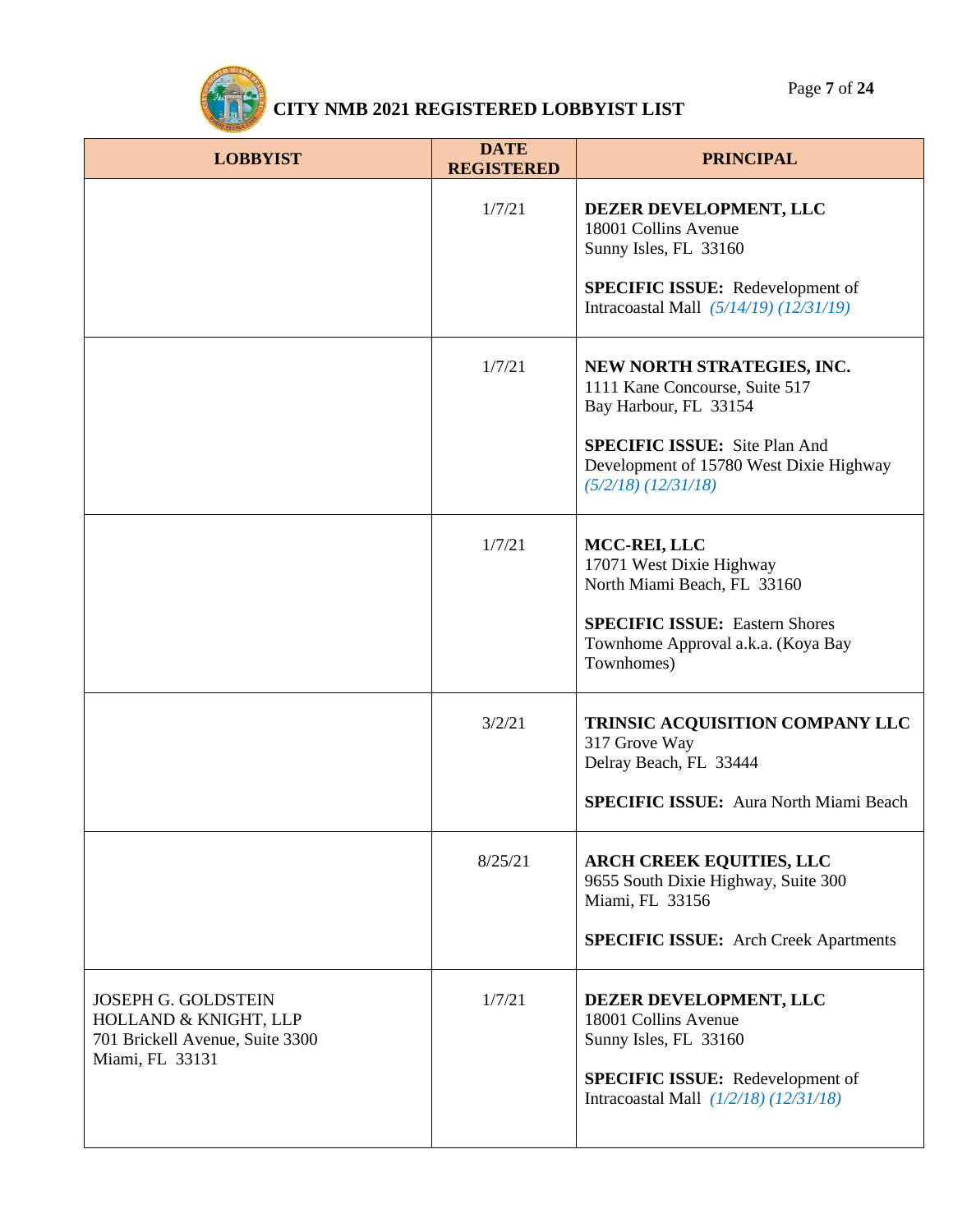

| <b>LOBBYIST</b> | <b>DATE</b><br><b>REGISTERED</b> | <b>PRINCIPAL</b>                                                                                                                                                                                   |
|-----------------|----------------------------------|----------------------------------------------------------------------------------------------------------------------------------------------------------------------------------------------------|
|                 | 1/7/21                           | NEW NORTH STRATEGIES, INC.<br>1111 Kane Concourse, Suite 517<br>Bay Harbour, FL 33154<br><b>SPECIFIC ISSUE:</b> Site Plan and<br>Development of 15780 West Dixie Highway<br>$(5/2/18)$ $(5/14/19)$ |
|                 | 1/7/21                           | <b>LAAAJ LLC</b><br>17071 West Dixie Highway<br>North Miami Beach, FL 33160<br><b>SPECIFIC ISSUE:</b> Mixed Use Project Land<br>Use $(5/2/18)$ $(5/14/19)$                                         |
|                 | 1/7/21                           | MCC-REI, LLC<br>17071 West Dixie Highway<br>North Miami Beach, FL 33160<br><b>SPECIFIC ISSUE: Eastern Shores</b><br>Townhome Approval a.k.a. (Koya Bay<br>Townhomes) $(4/24/20)$                   |
|                 | 3/2/21                           | TRINSIC ACQUISITION COMPANY LLC<br>317 Grove Way<br>Delray Beach, FL 33444<br><b>SPECIFIC ISSUE:</b> Aura North Miami Beach                                                                        |
|                 | 8/25/21                          | <b>ARCH CREEK EQUITIES, LLC</b><br>9655 South Dixie Highway, Suite 300<br>Miami, FL 33156<br><b>SPECIFIC ISSUE:</b> Arch Creek Apartments                                                          |
|                 | 10/6/21                          | AHS RESIDENTIAL, LLC<br>12895 SW 132 Street, Unit 202<br>Miami, FL 33186<br><b>SPECIFIC ISSUE: Development Approvals</b><br>for Multifamily Residential Buildings in New<br>North Town Center      |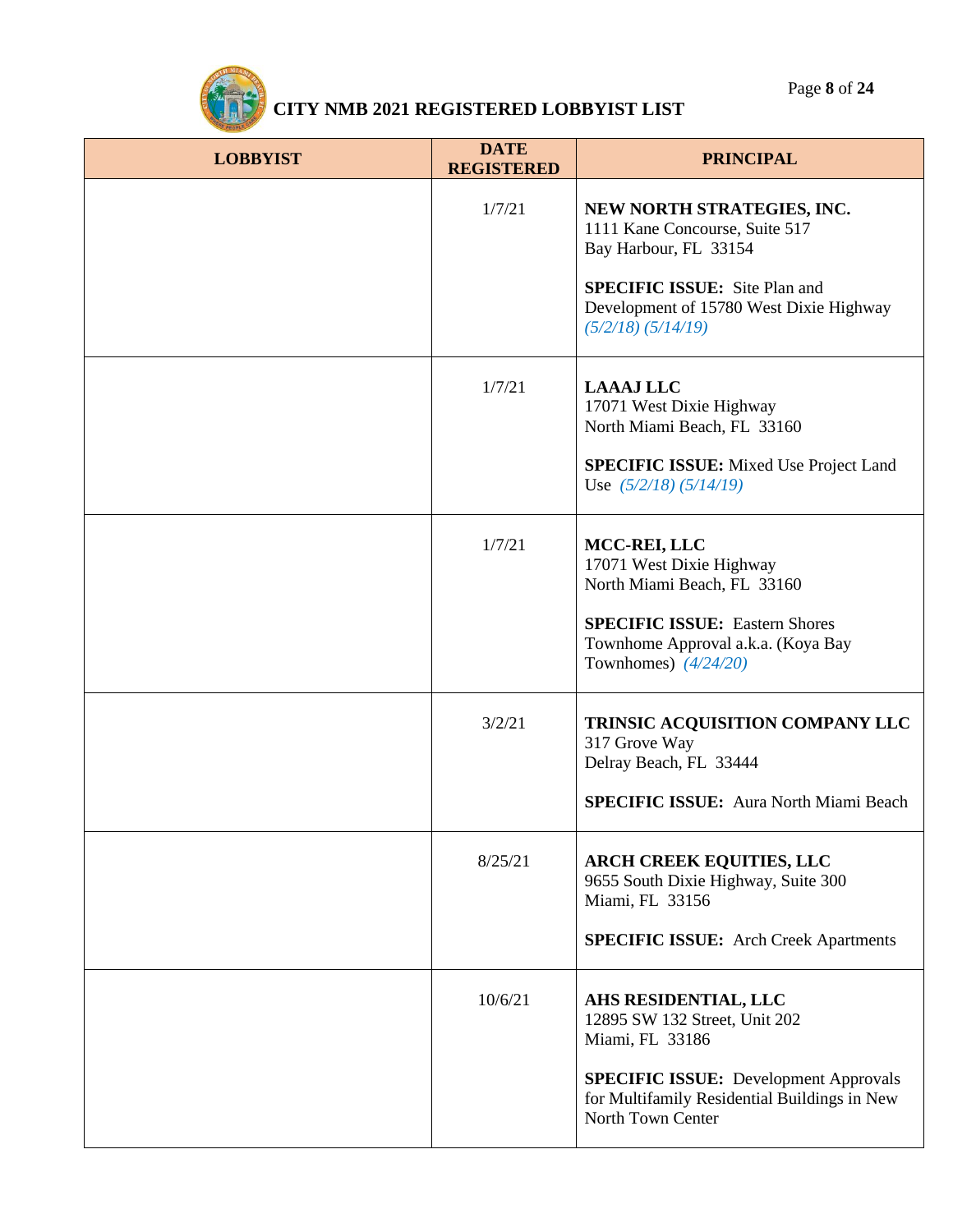| <b>LOBBYIST</b>                                                                                  | <b>DATE</b><br><b>REGISTERED</b> | <b>PRINCIPAL</b>                                                                                                                                                         |
|--------------------------------------------------------------------------------------------------|----------------------------------|--------------------------------------------------------------------------------------------------------------------------------------------------------------------------|
| <b>MERCY ARCE</b><br>HOLLAND & KNIGHT, LLP<br>701 Brickell Avenue, Suite 3300<br>Miami, FL 33131 | 1/7/21                           | DEZER DEVELOPMENT, LLC<br>18001 Collins Avenue<br>Sunny Isles, FL 33160<br><b>SPECIFIC ISSUE:</b> Redevelopment of<br>Intracoastal Mall (12/31/18) (12/31/19)            |
|                                                                                                  | 1/7/21                           | LAAAJ, LLC<br>17071 West Dixie Highway<br>North Miami Beach, FL 33160<br><b>SPECIFIC ISSUE: LAAAJ Modification</b><br>(6/4/20)                                           |
|                                                                                                  | 1/7/21                           | MCC-REI, LLC<br>17071 West Dixie Highway<br>North Miami Beach, FL 33160<br><b>SPECIFIC ISSUE: Eastern Shores</b><br>Townhome Approval a.k.a. (Koya Bay<br>Townhomes)     |
|                                                                                                  | 1/7/21                           | NEW NORTH STRATEGIES, INC.<br>1111 Kane Concourse, Suite 517<br>Bay Harbour, FL 33154<br><b>SPECIFIC ISSUE:</b> Site Plan and<br>Development of 15780 West Dixie Highway |
|                                                                                                  | 3/2/21                           | TRINSIC ACQUISITION COMPANY LLC<br>317 Grove Way<br>Delray Beach, FL 33444<br><b>SPECIFIC ISSUE:</b> Aura North Miami Beach                                              |
|                                                                                                  | 8/25/21                          | <b>ARCH CREEK EQUITIES, LLC</b><br>9655 South Dixie Highway, Suite 300<br>Miami, FL 33156<br><b>SPECIFIC ISSUE:</b> Arch Creek Apartments                                |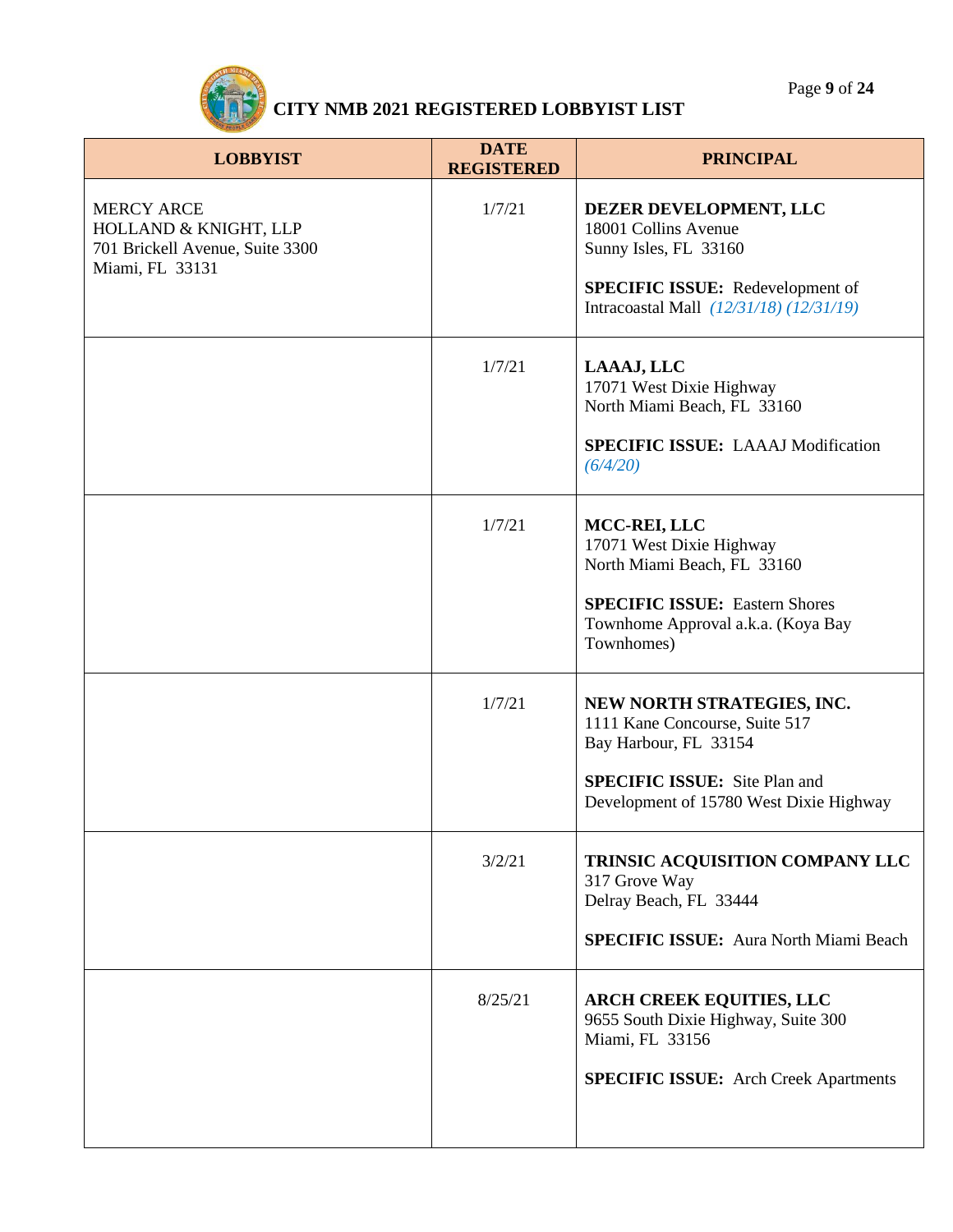Page **10** of **24**



| <b>LOBBYIST</b>                                                                                                                             | <b>DATE</b><br><b>REGISTERED</b> | <b>PRINCIPAL</b>                                                                                                                                                                |
|---------------------------------------------------------------------------------------------------------------------------------------------|----------------------------------|---------------------------------------------------------------------------------------------------------------------------------------------------------------------------------|
| ALESSANDRIA SAN ROMAN<br>HOLLAND & KNIGHT, LLP<br>701 Brickell Avenue, Suite 3300<br>Miami, FL 33131                                        | 1/7/21                           | NEW NORTH STRATEGIES, INC.<br>1111 Kane Concourse, Suite 517<br>Bay Harbour, FL 33154<br><b>SPECIFIC ISSUE:</b> Site Plan and<br>Development of 15780 West Dixie Highway        |
|                                                                                                                                             | 1/7/21                           | MCC-REI, LLC<br>17071 West Dixie Highway<br>North Miami Beach, FL 33160<br><b>SPECIFIC ISSUE: Eastern Shores</b><br>Townhome Approval a.k.a. (Koya Bay<br>Townhomes)            |
|                                                                                                                                             | 1/7/21                           | DEZER DEVELOPMENT, LLC<br>18001 Collins Avenue<br>Sunny Isles, FL 33160<br><b>SPECIFIC ISSUE:</b> Redevelopment of<br><b>Intracoastal Mall</b>                                  |
|                                                                                                                                             | 1/7/21                           | <b>LAAAJ LLC</b><br>17071 West Dixie Highway<br>North Miami Beach, FL 33160<br><b>SPECIFIC ISSUE:</b> Mixed Use Project Land<br>Use                                             |
|                                                                                                                                             | 8/25/21                          | <b>ARCH CREEK EQUITIES, LLC</b><br>9655 South Dixie Highway, Suite 300<br>Miami, FL 33156<br><b>SPECIFIC ISSUE:</b> Arch Creek Apartments                                       |
| <b>ERIC SINGER</b><br><b>BILZEN SUMBERG BAENA PRICE &amp;</b><br><b>AXELROD, LLP</b><br>1450 Brickell Avenue, Suite 2300<br>Miami, FL 33131 | 1/8/21                           | JACOBS ENGINEERING GROUP, Inc.<br>3150 SW 38 <sup>th</sup> Avenue, Suite 700<br>Miami, FL 33146<br><b>SPECIFIC ISSUE:</b> Contract Maintenance<br>Issues $(2/16/18)$ $(312/20)$ |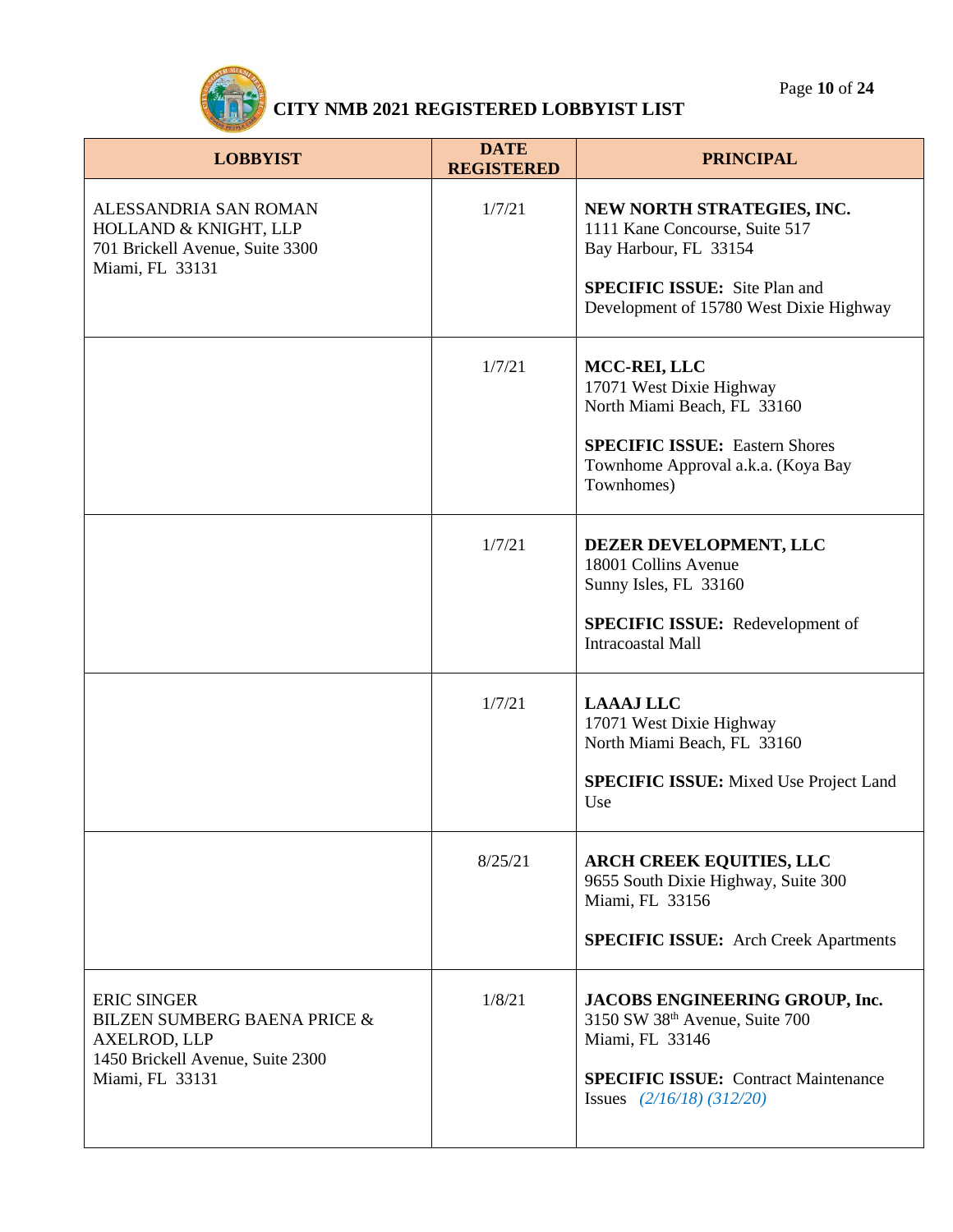Page **11** of **24**



| <b>LOBBYIST</b>                                                                                                                                | <b>DATE</b><br><b>REGISTERED</b> | <b>PRINCIPAL</b>                                                                                                                                                                                                                                                       |
|------------------------------------------------------------------------------------------------------------------------------------------------|----------------------------------|------------------------------------------------------------------------------------------------------------------------------------------------------------------------------------------------------------------------------------------------------------------------|
| ALBERT E. DOTSON, JR.<br><b>BILZEN SUMBERG BAENA PRICE &amp;</b><br><b>AXELROD, LLP</b><br>1450 Brickell Avenue, Suite 2300<br>Miami, FL 33131 | 1/8/21                           | JACOBS ENGINEERING GROUP, Inc.<br>3150 SW 38 <sup>th</sup> Avenue, Suite 700<br>Miami, FL 33146<br><b>SPECIFIC ISSUE: Contract Maintenance</b><br>Issues $(2/16/18)$ $(3/12/20)$                                                                                       |
| ETHAN B. WASSERMAN<br><b>GREENERG TRAURIG, P.A.</b><br>333 SE 2 <sup>nd</sup> Avenue, 44 <sup>th</sup> Floor<br>Miami, FL 33131                | 1/11/21                          | THE ESTATE COMPANIES<br>6201 SW 70 <sup>th</sup> Street<br>South Miami, FL 33143<br><b>SPECIFIC ISSUE:</b> Modification of<br>Development Approvals for 16395 Biscayne<br>Boulevard (Resolution No. R2015-09)<br>(2/21/20)                                             |
|                                                                                                                                                | 1/11/21                          | MCRT INVESTMENTS, LLC<br>777 Yamato Road, Suite 401<br>Boca Raton, FL 33431<br><b>SPECIFIC ISSUE:</b> Site Plan Development at<br>2775 Sunny Isles Blvd. (8/21/20)                                                                                                     |
|                                                                                                                                                | 7/2/21                           | <b>CARPE REAL ESTATE PARTNERS</b><br>700 Broadway, 8 <sup>th</sup> Floor<br>New York, NY 10003<br><b>SPECIFIC ISSUE:</b> Redevelopment of<br>Property with Folio No. 07-2216-007-0070                                                                                  |
|                                                                                                                                                | 10/22/21                         | 21 and 164 NMB, LLC<br>8200 NE 2 <sup>nd</sup> Avenue, Suite 5<br>Miami Beach, FL 33131<br><b>SPECIFIC ISSUE:</b> Development Approvals<br>for Property Generally Located SW Intersection<br>of NE 164 Street and NE 21 <sup>st</sup> Ave (Folio 07-<br>2216-007-0070) |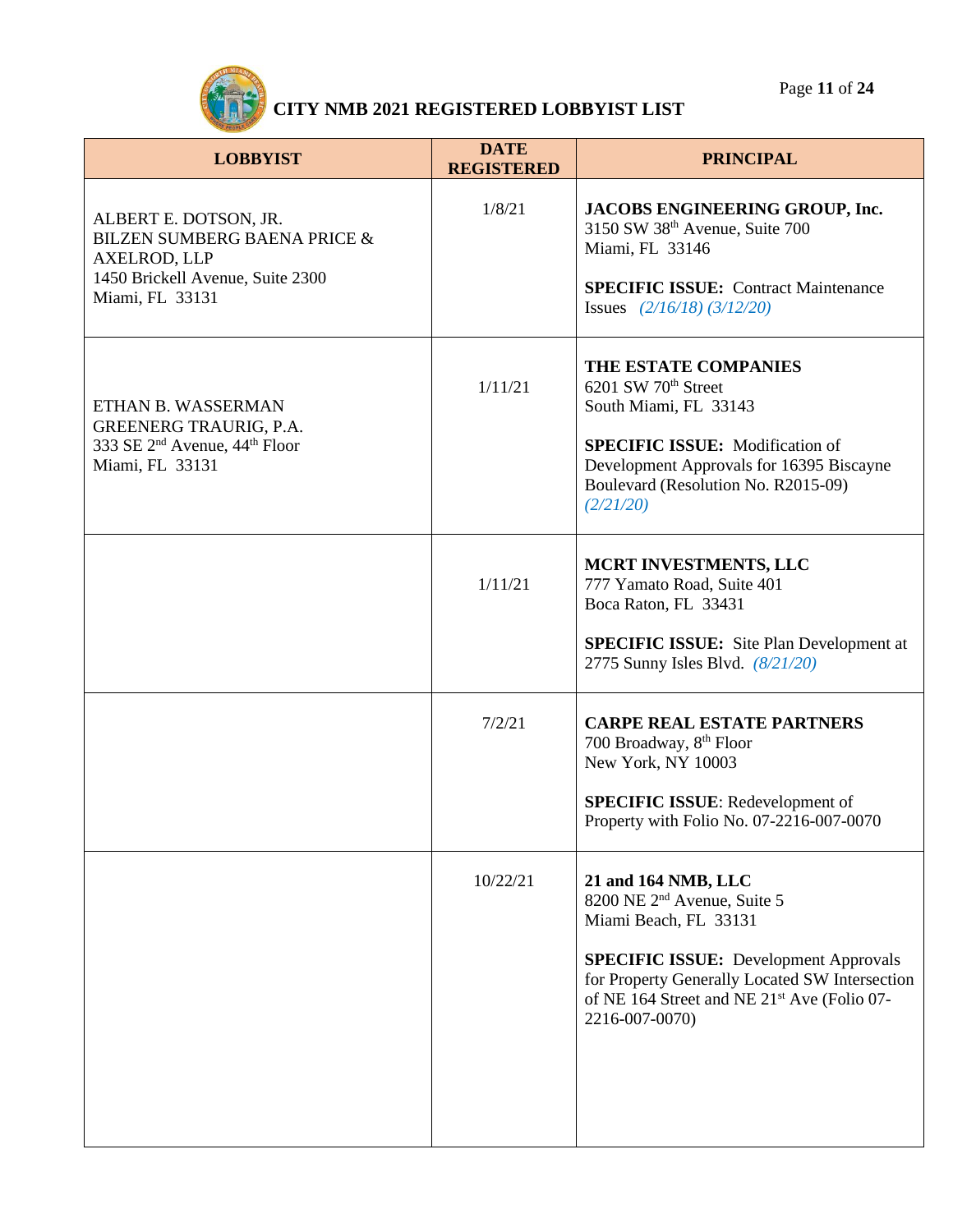

| <b>LOBBYIST</b>                                                                                                               | <b>DATE</b><br><b>REGISTERED</b> | <b>PRINCIPAL</b>                                                                                                                                                                                                                                                       |
|-------------------------------------------------------------------------------------------------------------------------------|----------------------------------|------------------------------------------------------------------------------------------------------------------------------------------------------------------------------------------------------------------------------------------------------------------------|
| <b>JORGE L. NAVARRO</b><br>GREENERG TRAURIG, P.A.<br>333 SE 2 <sup>nd</sup> Avenue, 44 <sup>th</sup> Floor<br>Miami, FL 33131 | 1/14/21                          | THE ESTATE COMPANIES<br>6201 SW 70 <sup>th</sup> Street<br>South Miami, FL 33143<br><b>SPECIFIC ISSUE:</b> Modification of<br>Development Approvals for 16395 Biscayne<br>Boulevard (Resolution No. R2015-09)<br>(2/21/20)                                             |
|                                                                                                                               | 1/14/21                          | <b>BISCAYNE COVE, LLC</b><br>10 NW 42 <sup>nd</sup> Avenue, Suite 700<br>Miami, FL 33126<br><b>SPECIFIC ISSUE:</b> Modification Of<br>Development Approvals $(3/4/20)$                                                                                                 |
| <b>ARTHUR GALLAGHER</b><br>DEZER DEVELOPMENT, LLC<br>18001 Collins Avenue, 31 <sup>st</sup> Floor<br>Sunny Isles, FL 33160    | 1/15/21                          | DEZER INTRACOASTAL MALL, LLC<br>18001 Collins Avenue, 31 <sup>st</sup> Floor<br>Sunny Isles, FL 33160<br><b>SPECIFIC ISSUE:</b> Overseeing Development<br>of Property Owned By the Principal and Its<br>Affiliates, Including Intracoastal Mall (4/5/19)<br>(12/19/19) |
| <b>GIL DEZERTZOV</b><br>DEZER DEVELOPMENT, LLC<br>18001 Collins Avenue, 31 <sup>st</sup> Floor<br>Sunny Isles, FL 33160       | 1/15/21                          | DEZER INTRACOASTAL MALL, LLC<br>18001 Collins Avenue<br>Sunny Isles Beach, FL 33160<br><b>SPECIFIC ISSUE:</b> Redevelopment of<br>Intracoastal Mall (8/30/19) (12/19/19)                                                                                               |
| <b>OMAR MORALES</b><br>FORM GROUP INC.<br>4300 SW 73rd Avenue, Suite 106<br>Miami, FL 33155                                   | 1/21/21                          | BISCAYNE PARK DEVELOPMENT LLC.<br>777 W 41st Street, Suite 207<br>Miami Beach, FL 33140<br><b>SPECIFIC ISSUE:</b> Site Plan Modifications<br>for the Property Located at 16375 Biscayne<br>Blvd., North Miami Beach, Florida                                           |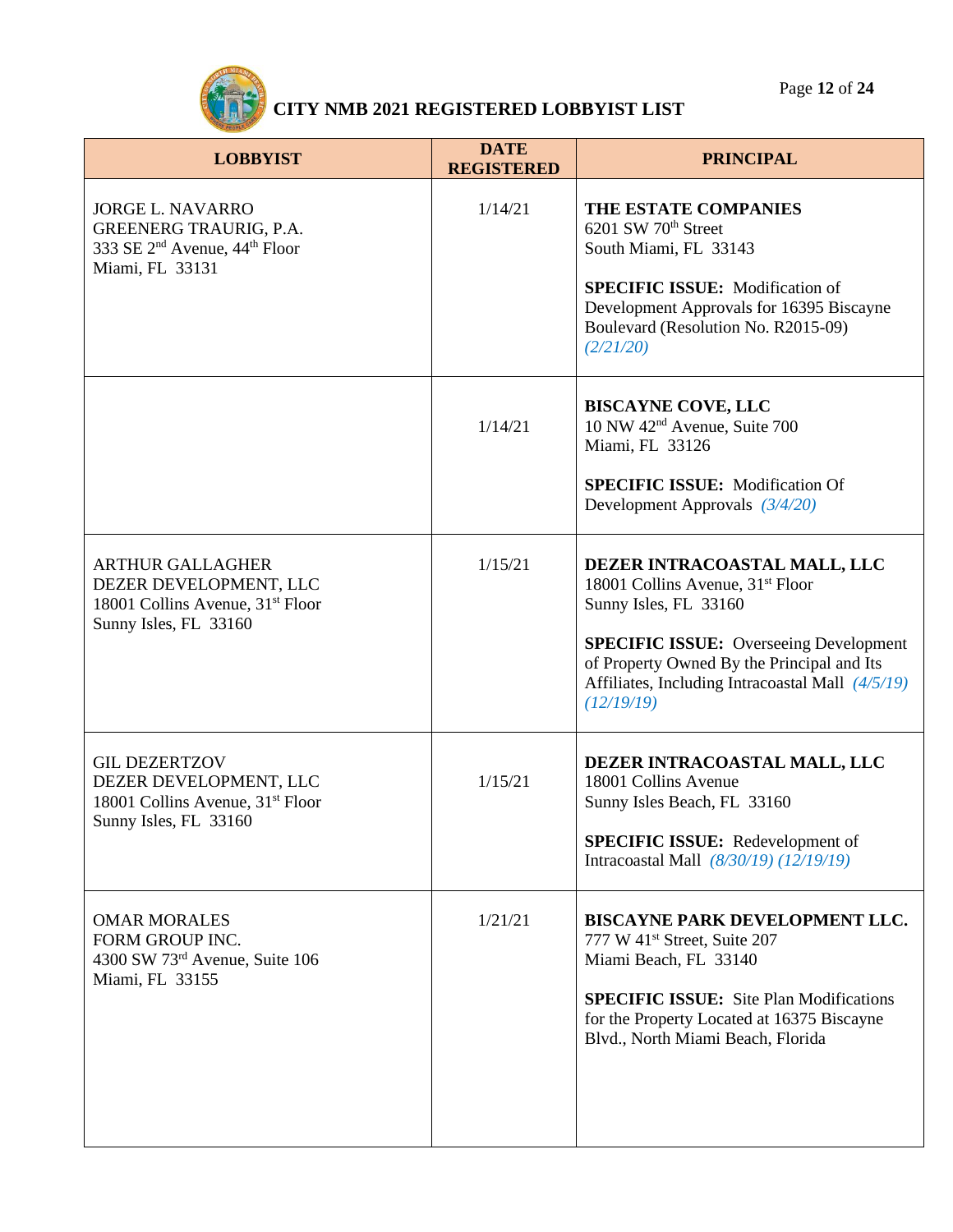Page **13** of **24**



| <b>LOBBYIST</b>                                                                                                           | <b>DATE</b><br><b>REGISTERED</b> | <b>PRINCIPAL</b>                                                                                                                                                                                                                                          |
|---------------------------------------------------------------------------------------------------------------------------|----------------------------------|-----------------------------------------------------------------------------------------------------------------------------------------------------------------------------------------------------------------------------------------------------------|
| TIMOTHY J. PLUMMER<br>DAVID PLUMMER & ASSOCIATES<br>1750 Ponce De Leon Blvd.<br>Coral Gables, FL 33134                    | 1/25/21                          | (Name Change $2/5/21$ )<br>CEO CONTRACT, INC.<br>PIM CONSTRUCTION, LLC<br>340 Jefferson Avenue<br>New Castle, DE 19720<br><b>SPECIFIC ISSUE:</b> Development Approvals<br>For The Property Located At 16300 NE 19th<br>Avenue, North Miami Beach (8/7/20) |
| <b>JUAN ESPINOSA</b><br>DAVID PLUMMER & ASSOCIATES<br>1750 Ponce De Leon Blvd.<br>Coral Gables, FL 33134                  | 1/25/21                          | (Name Change 2/5/21)<br>CEO CONTRACT, INC.<br>PIM CONSTRUCTION, LLC<br>340 Jefferson Avenue<br>New Castle, DE 19720<br><b>SPECIFIC ISSUE:</b> Development Approvals<br>For The Property Located At 16300 NE 19th<br>Avenue, North Miami Beach (8/7/20)    |
| <b>TODD J. SEYMOUR</b><br>DAVID PLUMMER & ASSOCIATES<br>1750 Ponce De Leon Blvd.<br>Coral Gables, FL 33134                | 1/25/21                          | (Name Change $2/5/21$ )<br>CEO CONTRACT, INC.<br>PIM CONSTRUCTION, LLC<br>340 Jefferson Avenue<br>New Castle, DE 19720<br><b>SPECIFIC ISSUE:</b> Development Approvals<br>For The Property Located At 16300 NE 19th<br>Avenue, North Miami Beach (8/7/20) |
| <b>MARIANA BOLDU</b><br><b>CURTIS &amp; ROGERS DESIGN STUDIO</b><br>7520 South Red Road, Suite M<br>South Miami, FL 33143 | 1/28/21                          | DIXIE INVESTMENTS AND REALTY,<br>LLC, and ROE DIXIE, LLC<br>571 West 183rd Street<br>New York, NY 10033<br><b>SPECIFIC ISSUE:</b> Land Use, Zoning and<br>Permitting For 17400 West Dixie Highway,<br>North Miami Beach (10/21/20)                        |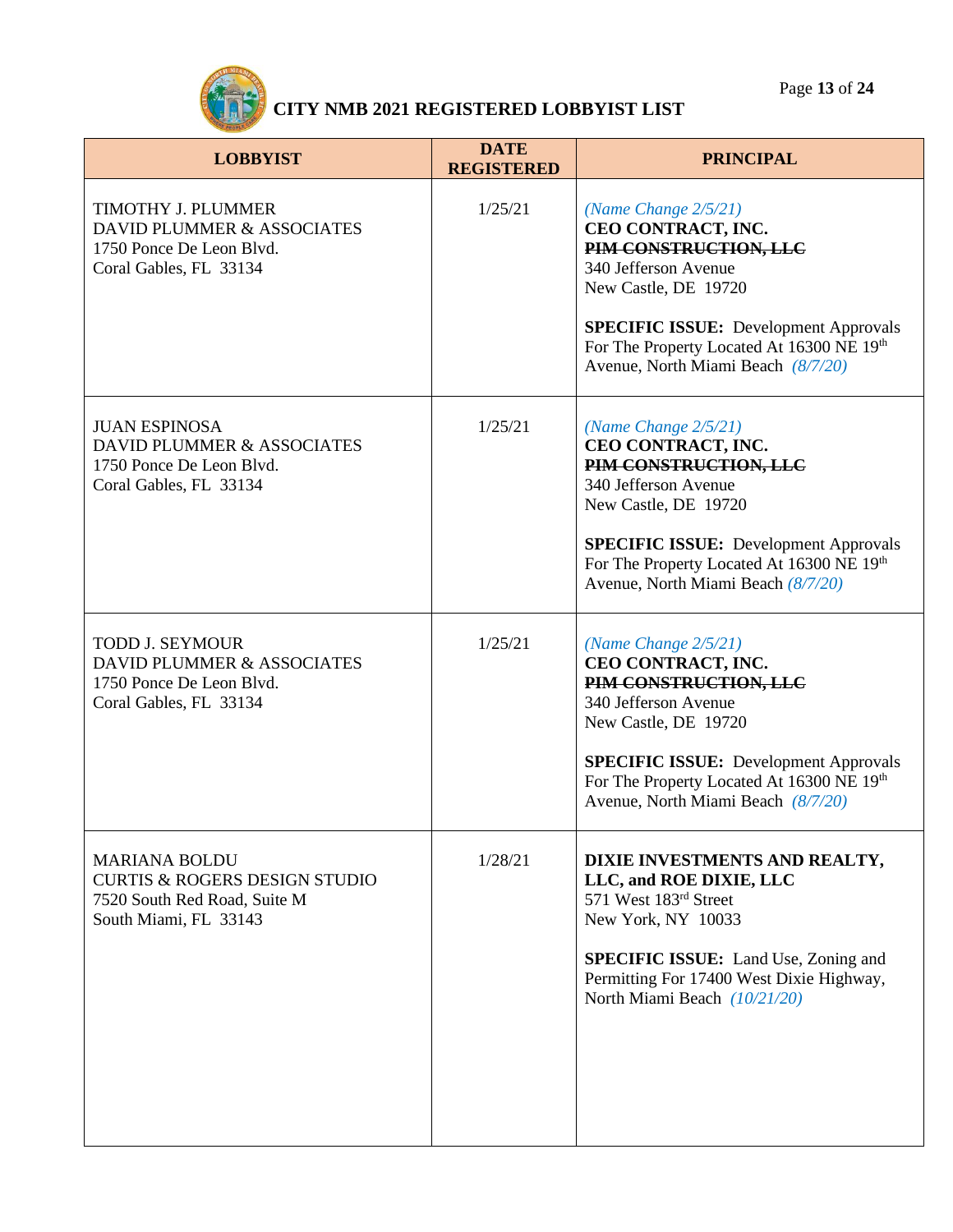Page **14** of **24**



| <b>LOBBYIST</b>                                                                                                     | <b>DATE</b><br><b>REGISTERED</b> | <b>PRINCIPAL</b>                                                                                                                                                                                                                                                                          |
|---------------------------------------------------------------------------------------------------------------------|----------------------------------|-------------------------------------------------------------------------------------------------------------------------------------------------------------------------------------------------------------------------------------------------------------------------------------------|
| <b>ROB CURTIS</b><br>THE CURTIS GROUP<br>7520 South Red Road, Suite M<br>South Miami, FL 33143                      | 1/28/21                          | DIXIE INVESTMENTS AND REALTY,<br>LLC, and ROE DIXIE, LLC<br>571 West 183rd Street<br>New York, NY 10033<br><b>SPECIFIC ISSUE:</b> Land Use, Zoning And<br>Permitting For 17400 West Dixie Highway,<br>North Miami Beach (8/7/20)                                                          |
| ZEV (LUCAS) B. ROTH<br>YESHIVA TORAS CHAIM TORES EMES<br>1025 NE Miami Gardens Drive<br>North Miami Beach, FL 33179 | 1/29/21                          | <b>TORAS EMES DEVELOPMENT</b><br>COMPANY, INC.<br>1051 North Miami Beach Blvd<br>North Miami Beach, FL 33162<br><b>SPECIFIC ISSUE:</b> Land Use, Zoning And<br>Permitting For 1099 NE 164 Street And 16415<br>NE 11 <sup>th</sup> Avenue, North Miami Beach, FL<br>$(8/7/19)$ $(1/30/20)$ |
| <b>JASON P. NEAL</b><br>WASTE MANAGEMENT INC. OF FLORIDA<br>3401 NW 110 <sup>th</sup> Street<br>Miami, FL 33167     | 2/3/21                           | <b>WASTE MANAGEMENT INC. OF</b><br><b>FLORIDA</b><br>3401 NW 110 <sup>th</sup> Street<br>Miami, FL 33167<br><b>SPECIFIC ISSUE:</b> Solid Waste & Recycling<br>Services $(5/22/20)$                                                                                                        |
| <b>KELLY MALLETTE</b><br>RONALD L. BOOK, P.A.<br>18851 NE 29th Avenue, Suite 1010<br>Aventura, FL 33180             | 2/5/21                           | <b>DEZER DEVELOPMENT</b><br>18001 Collins Avenue, 31 <sup>st</sup> Floor<br>Sunny Isles Beach, FL 33160<br><b>SPECIFIC ISSUE:</b> Redevelopment of<br>Intracoastal Mall (7/26/2019) (1/3/20)                                                                                              |
|                                                                                                                     | 2/5/21                           | PRESTIGE MOTOR CAR IMPORTS, LLC<br>14800 Biscayne Blvd.<br>North Miami Beach, FL 33181<br><b>SPECIFIC ISSUE: General</b><br>Business/Automobile Dealer Issues (1/3/20)                                                                                                                    |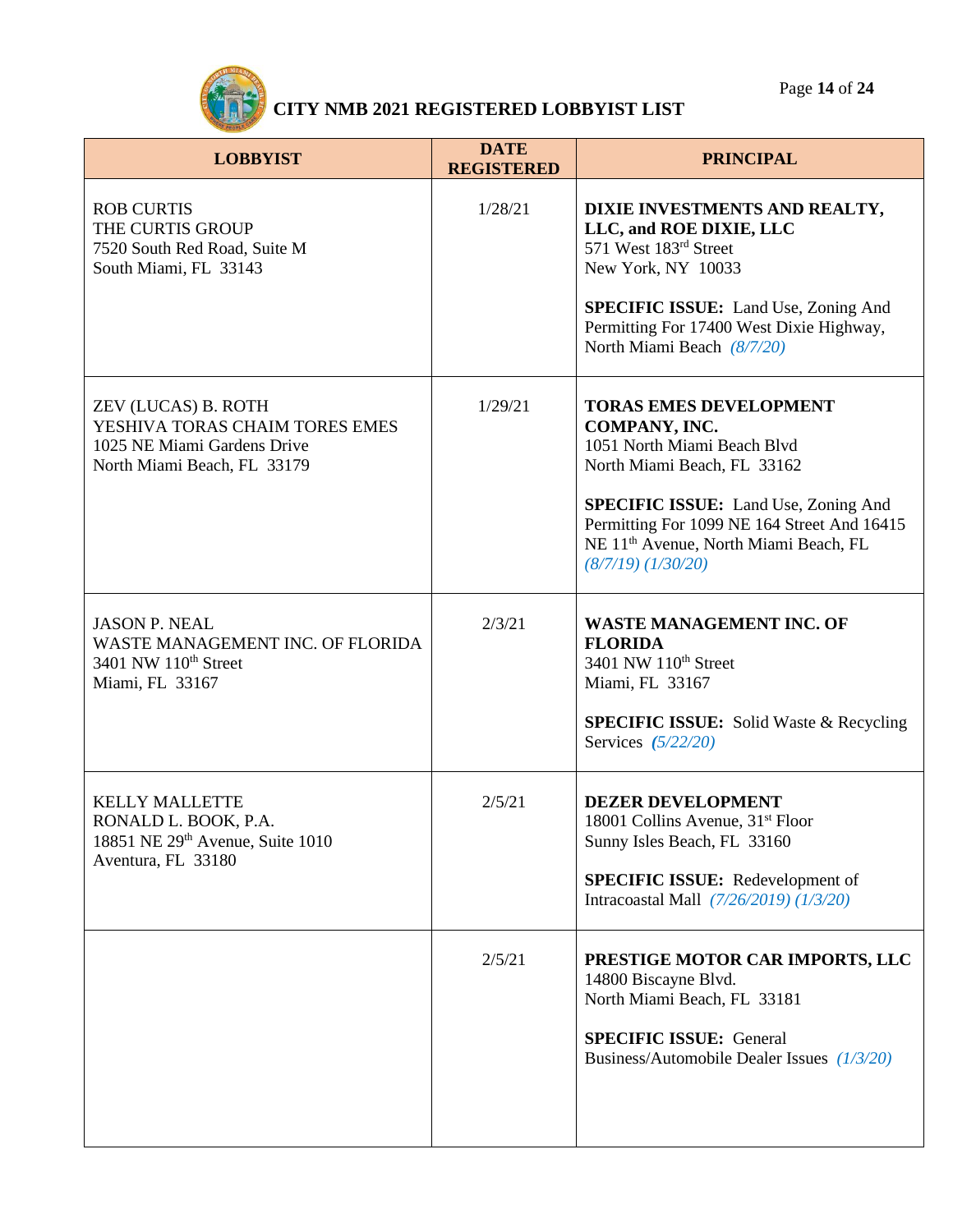

| <b>LOBBYIST</b>                                                                                                                               | <b>DATE</b><br><b>REGISTERED</b> | <b>PRINCIPAL</b>                                                                                                                                                                             |
|-----------------------------------------------------------------------------------------------------------------------------------------------|----------------------------------|----------------------------------------------------------------------------------------------------------------------------------------------------------------------------------------------|
|                                                                                                                                               | 2/5/21                           | <b>OPEN GOV</b><br>955 Charter Street<br>Redwood, CA 94063<br><b>SPECIFIC ISSUE: Platform for</b><br>Finance/Budgeting/Management                                                            |
|                                                                                                                                               | 2/5/21                           | <b>INSPECTED</b><br>2801 Evans Street<br>Hollywood, FL 33020<br><b>SPECIFIC ISSUE:</b> Virtual Inspection<br>Platform                                                                        |
| <b>LESLY PRUDENT</b><br>LESPRI ENTERPRISES, INC.<br>12865 West Dixie Highway<br>North Miami, FL 33161                                         | 2/8/21                           | N/A                                                                                                                                                                                          |
| <b>REGISTRATION WITHDRAWN (5/19/21)</b><br>WILLIS P. HOWARD<br><b>URBAN INITIATIVES</b><br>15100 NW 37 <sup>th</sup> Court<br>Miami, FL 33054 | 2/9/21                           | WILLIS P. HOWARD<br>P.O. BOX 824915<br>Pembroke Pines, FL 33082<br><b>SPECIFIC ISSUE: Community Relations</b><br>(11/20/20)                                                                  |
| <b>ANDRE D. PIERRE</b><br>LAW OFFICE OF ANDRE D. PIERRE, P.A.<br>550 NE 124 <sup>th</sup> Street<br>North Miami, FL 33161                     | 2/9/21                           | PRO TRANSPORTATION<br>518 Arthur Godfrey Road, #A<br>Miami Beach, FL 33140<br><b>SPECIFIC ISSUE: RFP No. 20-019-DR</b><br>(7/9/20)                                                           |
| <b>CELAL OZKAN</b><br>CEO CONTRACT INC.<br>340 Jefferson Avenue<br>New Castle, DE 19720                                                       | 3/8/21                           | CEO CONTRACT, INC.<br>340 Jefferson Avenue<br>New Castle, DE 19720<br><b>SPECIFIC ISSUE:</b> Development Approvals<br>for the Property Located at 16300 NE 19th<br>Avenue, North Miami Beach |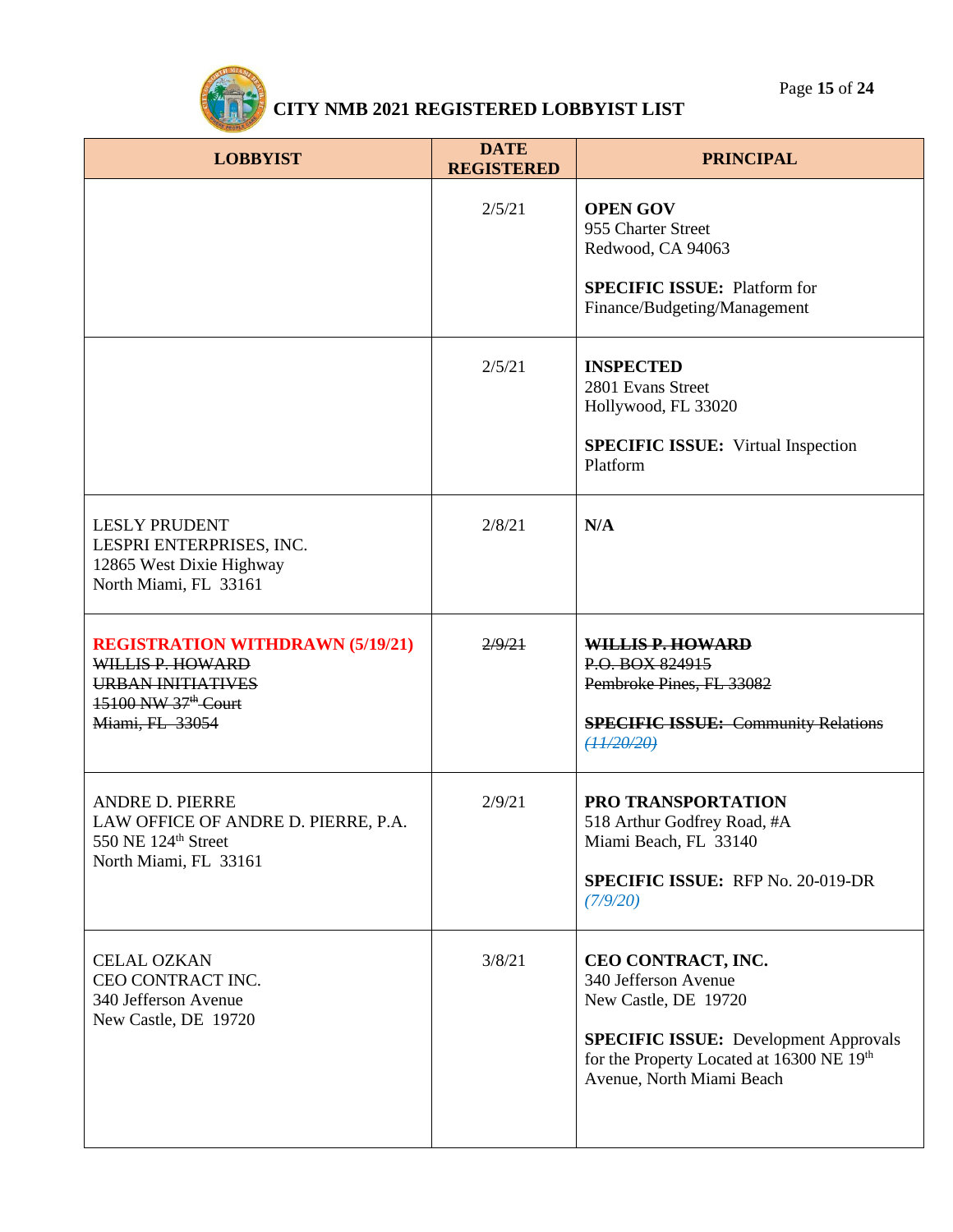

| <b>LOBBYIST</b>                                                                                                           | <b>DATE</b><br><b>REGISTERED</b> | <b>PRINCIPAL</b>                                                                                                                                                                                      |
|---------------------------------------------------------------------------------------------------------------------------|----------------------------------|-------------------------------------------------------------------------------------------------------------------------------------------------------------------------------------------------------|
| <b>IGNACIO PERMUY</b><br>PERMUY ARCHITECTURE<br>2717 Ponce de Leon Blvd.<br>Coral Gables, FL 33134                        | 3/8/21                           | CEO CONTRACT, INC.<br>340 Jefferson Avenue<br>New Castle, DE 19720<br><b>SPECIFIC ISSUE:</b> Development Approvals<br>for the Property Located at 16300 NE 19th<br>Avenue, North Miami Beach (8/7/20) |
| <b>RAFAEL FERRER</b><br><b>CURTIS &amp; ROGERS DESIGN STUDIO</b><br>7520 SOUTH RED ROAD, SUITE M<br>SOUTH MIAMI, FL 33143 | 3/8/21                           | CEO CONTRACT, INC.<br>340 Jefferson Avenue<br>New Castle, DE 19720<br><b>SPECIFIC ISSUE:</b> Development Approvals<br>for the Property Located at 16300 NE 19th<br>Avenue, North Miami Beach          |
| NINA L. BONISKE<br>NINA L. BONISKE, P.A.<br>1413 Sunset Harbour Drive<br>Miami Beach, FL 33139                            | 3/16/21                          | MARBY DEVELOPMENT, INC.<br>21188 West Dixie Hwy<br>Miami, FL 33180<br><b>SPECIFIC ISSUE:</b> Development Approvals<br>for Property 1904 NE 167 <sup>th</sup> Street                                   |
| <b>MONTE I. GREENBERG</b><br>MACKEN COMPANIES, INC.<br>17071 West Dixie Hwy.<br>North Miami Beach, FL 33160               | 3/25/21                          | TRINSIC ACQUISITION COMPANY, LLC<br>317 Grove Way<br>Delray Beach, FL 33444<br><b>SPECIFIC ISSUE:</b> Aura, North Miami Beach                                                                         |
| <b>ALAN S. MACKEN</b><br>MACKEN COMPANIES, INC.<br>17071 West Dixie Hwy.<br>North Miami Beach, FL 33160                   | 3/25/21                          | TRINSIC ACQUISITION COMPANY, LLC<br>317 Grove Way<br>Delray Beach, FL 33444<br><b>SPECIFIC ISSUE:</b> Aura, North Miami Beach                                                                         |
| ALEJANDRO R. ALAMO<br>BECKER & POLIAKOFF, P.A.<br>121 Alhambra Plaza, 19th Floor<br>Coral Gables, FL 33134                | 4/14/21                          | <b>REGISTRATION WITHDRAWN (6/22/21)</b><br><b>CURATIVE INC.</b><br><b>430 South Cataract Avenue</b><br>San Dimas, CA 91773<br><b>SPECIFIC ISSUE:</b> Vaccination Distribution                         |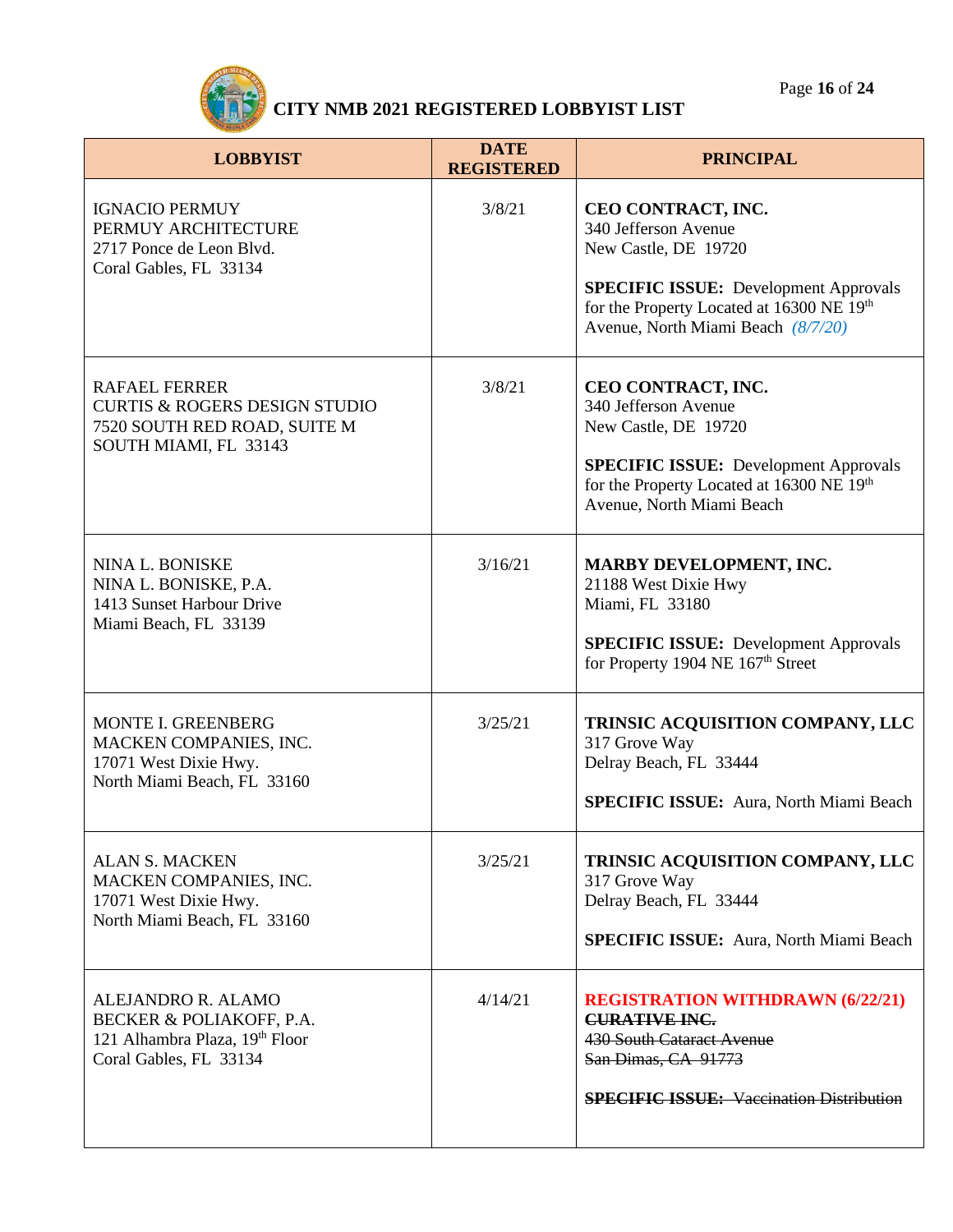

| <b>LOBBYIST</b>                                                                                                            | <b>DATE</b><br><b>REGISTERED</b> | <b>PRINCIPAL</b>                                                                                                                                                                                           |
|----------------------------------------------------------------------------------------------------------------------------|----------------------------------|------------------------------------------------------------------------------------------------------------------------------------------------------------------------------------------------------------|
| <b>JOSE K. FUENTES</b><br>BECKER & POLIAKOFF, P.A.<br>121 Alhambra Plaza, 19th Floor<br>Coral Gables, FL 33134             | 4/14/21                          | <b>CURATIVE INC.</b><br>430 South Cataract Avenue<br>San Dimas, CA 91773<br><b>SPECIFIC ISSUE:</b> Vaccination Distribution                                                                                |
| <b>JOSEPH S. GELLER</b><br><b>GREENSPOON MARDER, LLP</b><br>200 E. Broward Blvd., Suite 1800<br>Fort Lauderdale, FL 33301  | 4/21/21                          | <b>CANAL PARK OFFICE 2, LLC</b><br>3227 NW 163rd Street<br>North Miami Beach, FL 33160<br><b>SPECIFIC ISSUE:</b> Representation with<br>Regard to Site Plan Approval and Related<br>Matters.               |
| <b>JEAN FRANCOIS GERVAIS</b><br><b>IDEA ARCHITECT, LLC</b><br>3323 NE 163 Street, Suite 200<br>North Miami Beach, FL 33160 | 4/21/21                          | <b>CANAL PARK OFFICE 2, LLC</b><br>3227 NW 163rd Street<br>North Miami Beach, FL 33160<br><b>SPECIFIC ISSUE:</b> Architecture of Canal<br>Park 2                                                           |
| <b>MARC-ANDRE LEVESQUE</b><br><b>IDEA ARCHITECT, LLC</b><br>3323 NE 163 Street, Suite 200<br>North Miami Beach, FL 33160   | 4/21/21                          | <b>CANAL PARK OFFICE 2, LLC</b><br>3227 NW 163rd Street<br>North Miami Beach, FL 33160<br><b>SPECIFIC ISSUE:</b> Architecture of Canal<br>Park 2                                                           |
| <b>STEPHANE L'ECUYER</b><br><b>IDEA ARCHITECT, LLC</b><br>3323 NE 163 Street, Suite 200<br>North Miami Beach, FL 33160     | 4/21/21                          | <b>CANAL PARK OFFICE 2, LLC</b><br>3227 NW 163rd Street<br>North Miami Beach, FL 33160<br><b>SPECIFIC ISSUE:</b> Architecture of Canal<br>Park 2                                                           |
| EDUARDO NAMNUM<br>CANAL PARK OFFICE 2, LLC<br>3323 NE 163rd Street, PH 701<br>North Miami Beach, FL 33160                  | 4/22/21                          | <b>CANAL PARK OFFICE 2, LLC</b><br>3323 NE 163rd Street, PH 701<br>North Miami Beach, FL 33160<br><b>SPECIFIC ISSUE:</b> Representation with<br>Regard To Site Plan Approval And Related<br><b>Matters</b> |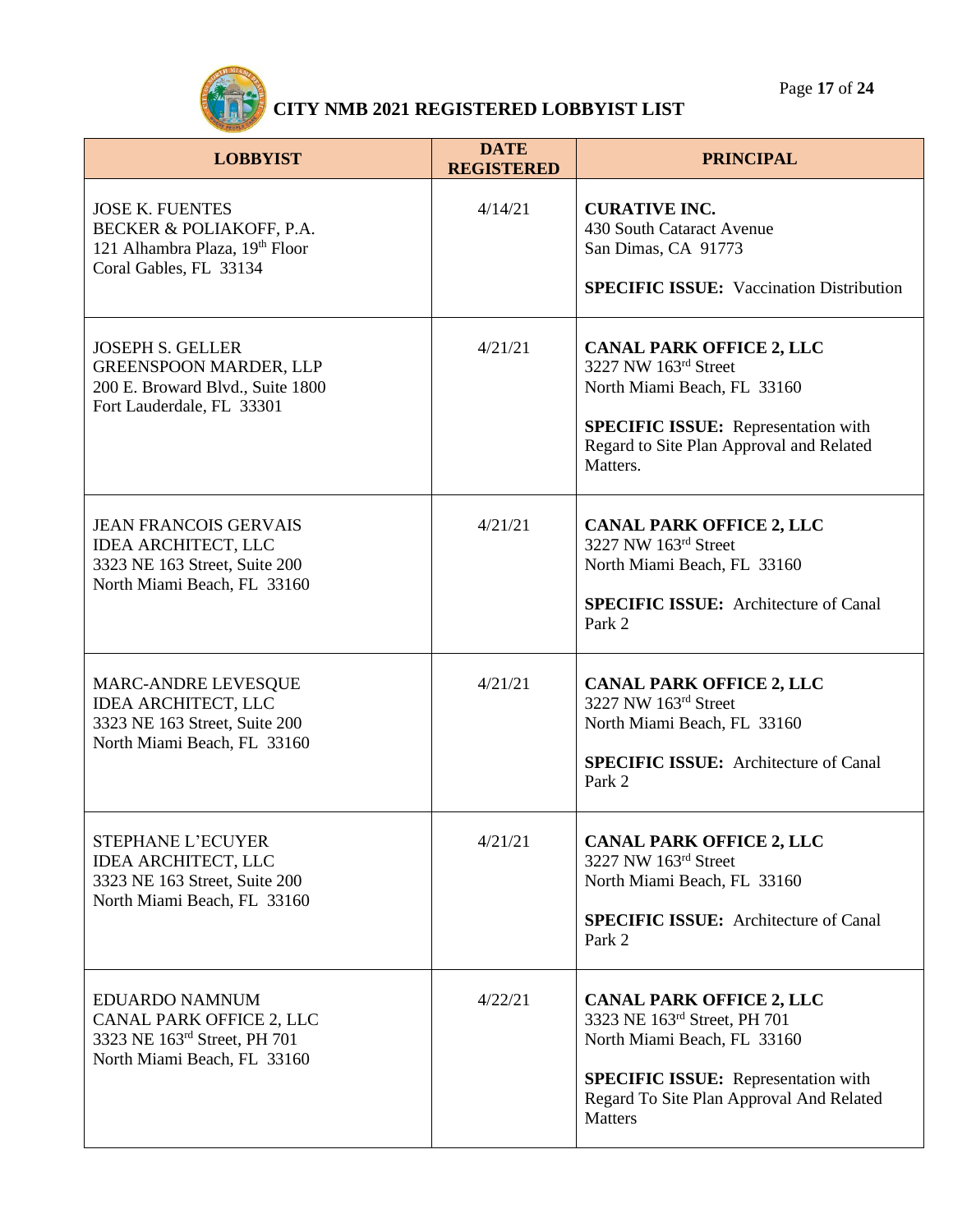

| <b>LOBBYIST</b>                                                                                         | <b>DATE</b><br><b>REGISTERED</b> | <b>PRINCIPAL</b>                                                                                                                                            |
|---------------------------------------------------------------------------------------------------------|----------------------------------|-------------------------------------------------------------------------------------------------------------------------------------------------------------|
| <b>WESLEY J. HEVIA</b><br>AKERMAN, LLP<br>98 SE 7 <sup>th</sup> Street, Suite 1100<br>Miami, FL 33131   | 4/26/21                          | <b>COOKIES FLORIDA, INC.</b><br>1882 Capital Circle Ne, Suite 201<br>Tallahassee, FL 32308                                                                  |
|                                                                                                         |                                  | <b>SPECIFIC ISSUE:</b> Site Plan & Conditional<br>Use Approval for Dispensary                                                                               |
|                                                                                                         | 9/29/21                          | TRULIEVE CANNIBAS CORP.<br>3494 Martin Hurst Road<br>Tallahassee, FL 32312                                                                                  |
|                                                                                                         |                                  | <b>SPECIFIC ISSUE:</b> Zoning Approvals for<br>Medical Marijuana Dispensary                                                                                 |
| IAN G. BACHEIKOV<br>AKERMAN, LLP<br>98 SE 7 <sup>th</sup> Street, Suite 1100<br>Miami, FL 33131         | 4/26/21                          | <b>COOKIES FLORIDA, INC.</b><br>1882 Capital Circle Ne, Suite 201<br>Tallahassee, FL 32308                                                                  |
|                                                                                                         |                                  | <b>SPECIFIC ISSUE:</b> Site Plan & Conditional<br>Use Approval for Dispensary                                                                               |
|                                                                                                         | 9/29/21                          | <b>TRULIEVE CANNIBAS CORP.</b><br>3494 Martin Hurst Road<br>Tallahassee, FL 32312                                                                           |
|                                                                                                         |                                  | <b>SPECIFIC ISSUE:</b> Zoning Approvals for<br>Medical Marijuana Dispensary                                                                                 |
| <b>ALBERT CORDOVES</b><br><b>CORWIL ARCHITECTS</b><br>4210 Laguna Street<br>Coral Gables, FL 33146      | 5/6/21                           | TRINSIC ACQUISITION COMPANY, LLC<br>317 Grove Way<br>Delray Beach, FL 33444                                                                                 |
|                                                                                                         |                                  | <b>SPECIFIC ISSUE:</b> Aura, North Miami Beach                                                                                                              |
| <b>STANLEY B. PRICE</b><br><b>BILZIN SUMBERG</b><br>1450 Brickell Avenue, Suite 2300<br>Miami, FL 33131 | 5/17/21                          | <b>TAUBER REALTY, LLC</b><br>1801 NW 123rd Street, Suite 300<br>North Miami, FL 33181                                                                       |
|                                                                                                         |                                  | <b>SPECIFIC ISSUE:</b> Zoning, Land Use And<br><b>Environmental Assistance On Property Located</b><br>At 13575 Biscayne Boulevard, North Miami<br>Beach, FL |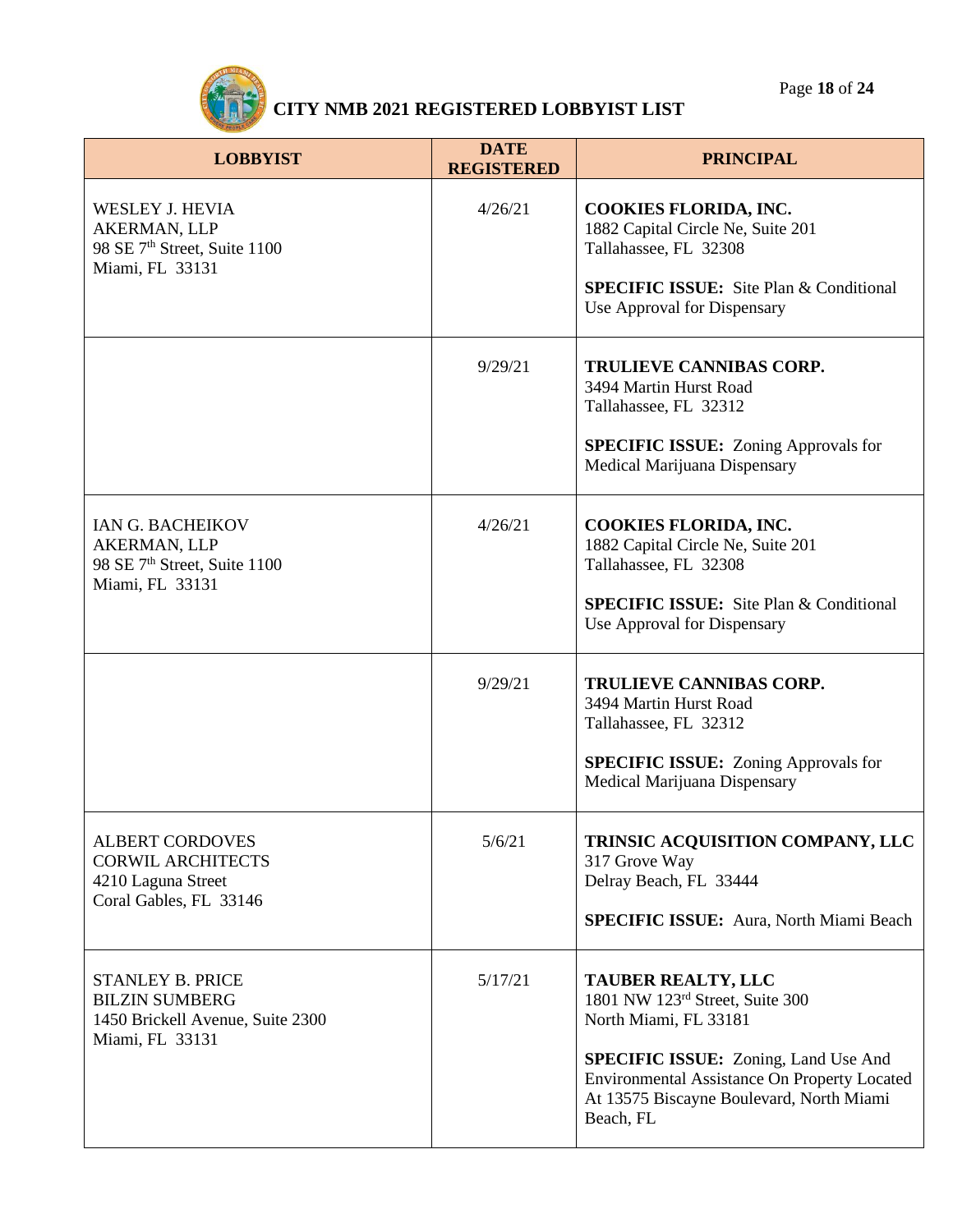

| <b>LOBBYIST</b>                                                                                                                    | <b>DATE</b><br><b>REGISTERED</b> | <b>PRINCIPAL</b>                                                                                                                                                                                                                                                       |
|------------------------------------------------------------------------------------------------------------------------------------|----------------------------------|------------------------------------------------------------------------------------------------------------------------------------------------------------------------------------------------------------------------------------------------------------------------|
| <b>JENNIFER E. FINE</b><br><b>BILZIN SUMBERG</b><br>1450 Brickell Avenue, Suite 2300<br>Miami, FL 33131                            | 5/17/21                          | <b>TAUBER REALTY, LLC</b><br>1801 NW 123rd Street, Suite 300<br>North Miami, FL 33181<br><b>SPECIFIC ISSUE:</b> Zoning, Land Use And<br>Environmental Assistance On Property Located<br>At 13575 Biscayne Boulevard, North Miami<br>Beach, FL                          |
| <b>DEVON VICKERS</b><br><b>GREENBERG TRAURIG, P.A.</b><br>333 SE 2 <sup>nd</sup> Avenue, 44 <sup>th</sup> Floor<br>Miami, FL 33131 | 7/2/21                           | <b>CARPE REAL ESTATE PARTNERS</b><br>700 Broadway, 8 <sup>th</sup> Floor<br>New York, NY 10003<br><b>SPECIFIC ISSUE:</b> Redevelopment of<br>Property with Folio No. 07-2216-007-0070                                                                                  |
|                                                                                                                                    | 10/22/21                         | 21 and 164 NMB, LLC<br>8200 NE 2 <sup>nd</sup> Avenue, Suite 5<br>Miami Beach, FL 33131<br><b>SPECIFIC ISSUE:</b> Development Approvals<br>for Property Generally Located SW Intersection<br>of NE 164 Street and NE 21 <sup>st</sup> Ave (Folio 07-<br>2216-007-0070) |
| <b>MICHAEL PIZZI</b><br>LAW OFFICE OF MICHAEL A. PIZZI, P.A.<br>6625 Miami Lakes Drive<br>Miami Lakes, FL 33014                    | 7/27/2021                        | <b>BLACKBIRD COFFEE &amp; ENERGY</b><br>370 Springview Loop<br>Port St. Lucie, FL 34986<br><b>SPECIFIC ISSUE:</b> Blackbird Dev. Project                                                                                                                               |
|                                                                                                                                    | 11/12/21                         | ARI PEARL; PPG DEVELOPMENT<br>501 Diplomat Parkway<br>Hallandale Beach, FL 33009<br><b>SPECIFIC ISSUE:</b> Real Estate Developments                                                                                                                                    |
| <b>MARIO BAILEY</b><br><b>CONVERGE PUBLIC STRATEGIES</b><br>2355 Centerville Road, #14356<br>Tallahassee, FL 32308                 | 8/2/21                           | <b>INDELIBLE SOLUTIONS</b><br>841 Prudential Drive, Suite 1203<br>Jacksonville, FL 32207<br><b>SPECIFIC ISSUE:</b> Compliance + Program<br>Management                                                                                                                  |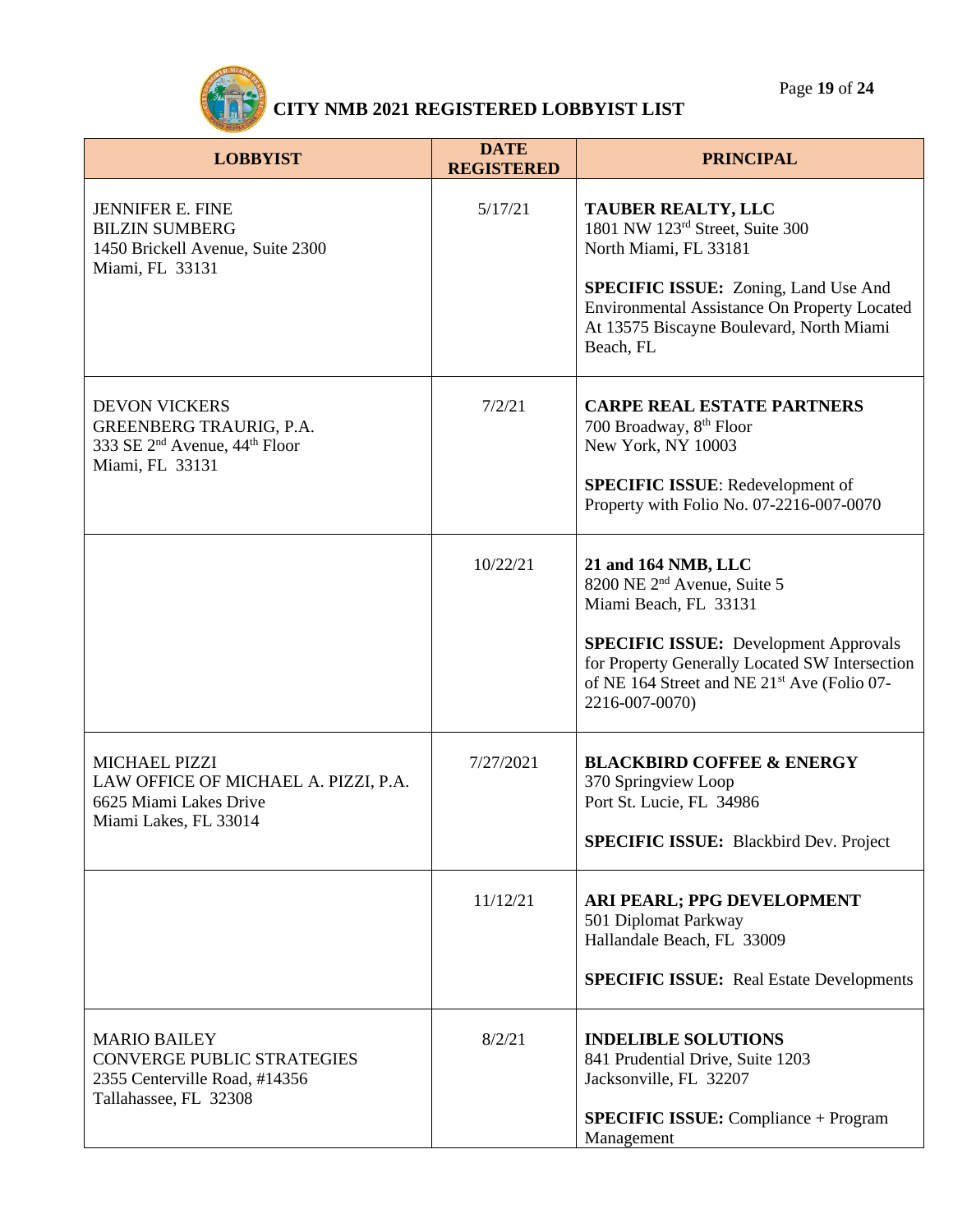Page **20** of **24**



| <b>LOBBYIST</b>                                                                                                       | <b>DATE</b><br><b>REGISTERED</b> | <b>PRINCIPAL</b>                                                                                                                                                                                                                 |
|-----------------------------------------------------------------------------------------------------------------------|----------------------------------|----------------------------------------------------------------------------------------------------------------------------------------------------------------------------------------------------------------------------------|
| <b>MARIA ZAPATA</b><br>BERMELLO AJAMIL & PARTNERS, INC.<br>2601 South Bayshore Drive, Suite 1000<br>Miami, FL 33133   | 8/6/2021                         | GFS, Corp.<br>7301 SW 57 <sup>th</sup> Court, Suite 565<br>South Miami, FL 33143<br><b>SPECIFIC ISSUE:</b> Development Approvals<br>for the Properties Located at 1959-1999 NE<br>164 <sup>th</sup> Street, North Miami Beach    |
| <b>RAUL CARRERAS</b><br>BERMELLO AJAMIL & PARTNERS, INC.<br>2601 South Bayshore Drive, Suite 1000<br>Miami, FL 33133  | 8/6/21                           | GFS, Corp.<br>7301 SW 57 <sup>th</sup> Court, Suite 565<br>South Miami, FL 33143<br><b>SPECIFIC ISSUE:</b> Development Approvals<br>for the Properties Located at 1959-1999 NE<br>164 <sup>th</sup> Street, North Miami Beach    |
|                                                                                                                       | 10/26/21                         | HUMBERTO RAMIREZ DEVELOPERS,<br><b>LLC</b><br>396 Alhambra Circle, Suite 900<br>Coral Gables, FL 33134<br><b>SPECIFIC ISSUE:</b> Development Approvals<br>for the Property Located at 2040 NE 163rd<br>Street, North Miami Beach |
| RANDY P. HOLLINGWORTH<br>BERMELLO AJAMIL & PARTNERS, INC.<br>2601 South Bayshore Drive, Suite 1000<br>Miami, FL 33133 | 8/6/21                           | GFS, Corp.<br>7301 SW 57 <sup>th</sup> Court, Suite 565<br>South Miami, FL 33143<br><b>SPECIFIC ISSUE:</b> Development Approvals<br>for the Properties Located at 1959-1999 NE<br>164 <sup>th</sup> Street, North Miami Beach    |
| <b>WILLY BERMELO</b><br>BERMELLO AJAMIL & PARTNERS, INC.<br>2601 South Bayshore Drive, Suite 1000<br>Miami, FL 33133  | 8/6/21                           | GFS, Corp.<br>7301 SW 57 <sup>th</sup> Court, Suite 565<br>South Miami, FL 33143<br><b>SPECIFIC ISSUE:</b> Development Approvals<br>for the Properties Located at 1959-1999 NE<br>164 <sup>th</sup> Street, North Miami Beach    |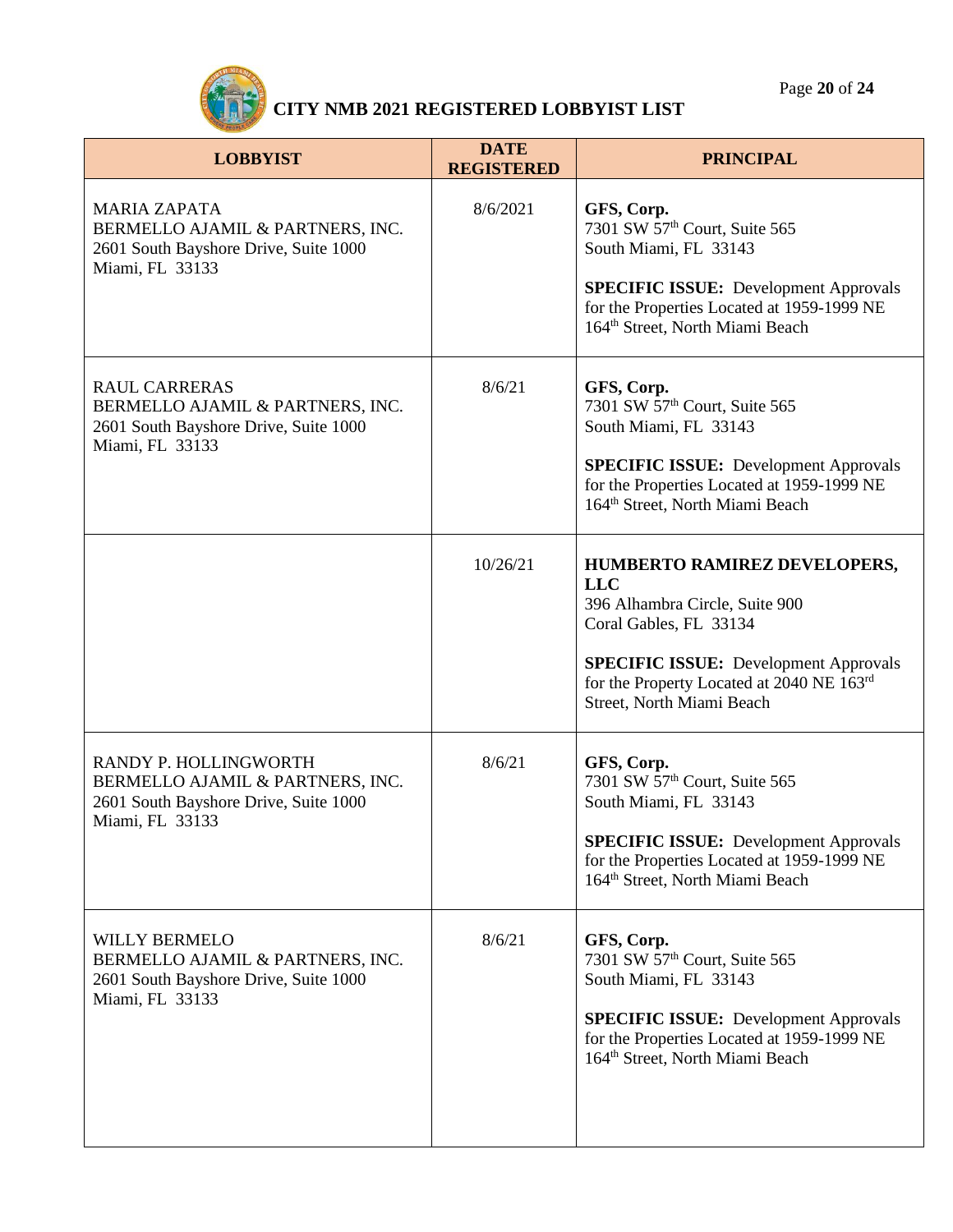

| <b>LOBBYIST</b>                                                                                                        | <b>DATE</b><br><b>REGISTERED</b> | <b>PRINCIPAL</b>                                                                                                                                                                                                                 |
|------------------------------------------------------------------------------------------------------------------------|----------------------------------|----------------------------------------------------------------------------------------------------------------------------------------------------------------------------------------------------------------------------------|
|                                                                                                                        | 10/26/21                         | HUMBERTO RAMIREZ DEVELOPERS,<br><b>LLC</b><br>396 Alhambra Circle, Suite 900<br>Coral Gables, FL 33134<br><b>SPECIFIC ISSUE:</b> Development Approvals<br>for the Property Located at 2040 NE 163rd<br>Street, North Miami Beach |
| <b>DAISY FERNANDEZ</b><br>BERMELLO AJAMIL & PARTNERS, INC.<br>2601 South Bayshore Drive, Suite 1000<br>Miami, FL 33133 | 8/6/21                           | GFS, Corp.<br>7301 SW 57 <sup>th</sup> Court, Suite 565<br>South Miami, FL 33143<br><b>SPECIFIC ISSUE:</b> Development Approvals<br>for the Properties Located at 1959-1999 NE<br>164 <sup>th</sup> Street, North Miami Beach    |
| PEDRO GASSANT<br><b>HOLLAND &amp; KNIGHT, LLP</b><br>701 Brickell Avenue, Suite 3300<br>Miami, FL 33131                | 8/25/21                          | <b>ARCH CREEK EQUITIES, LLC</b><br>9655 South Dixie Highway, Suite 300<br>Miami, FL 33156<br><b>SPECIFIC ISSUE:</b> Arch Creek Apartments                                                                                        |
|                                                                                                                        | 10/6/21                          | AHS RESIDENTIAL, LLC<br>12895 SW 132 Street, Unit 202<br>Miami, FL 33186<br><b>SPECIFIC ISSUE: Development Approvals</b><br>for Multifamily Residential Buildings In New<br>North Town Center                                    |
| <b>CEASAR MESTRE</b><br><b>GASTESI LOPEZ &amp; MESTRE, PLLC</b><br>8105 NE 155 Street<br>Miami Lakes, FL 33016         | 8/27/21                          | <b>WORLD CLASS PROPERTIES</b><br><b>INVESTMENTS, LLC</b><br>17300 SW 63rd Manor<br>Southwest Ranches, FL 33331<br><b>SPECIFIC ISSUE:</b> Variances for Property at<br>1400 NE 171 ST, NMB                                        |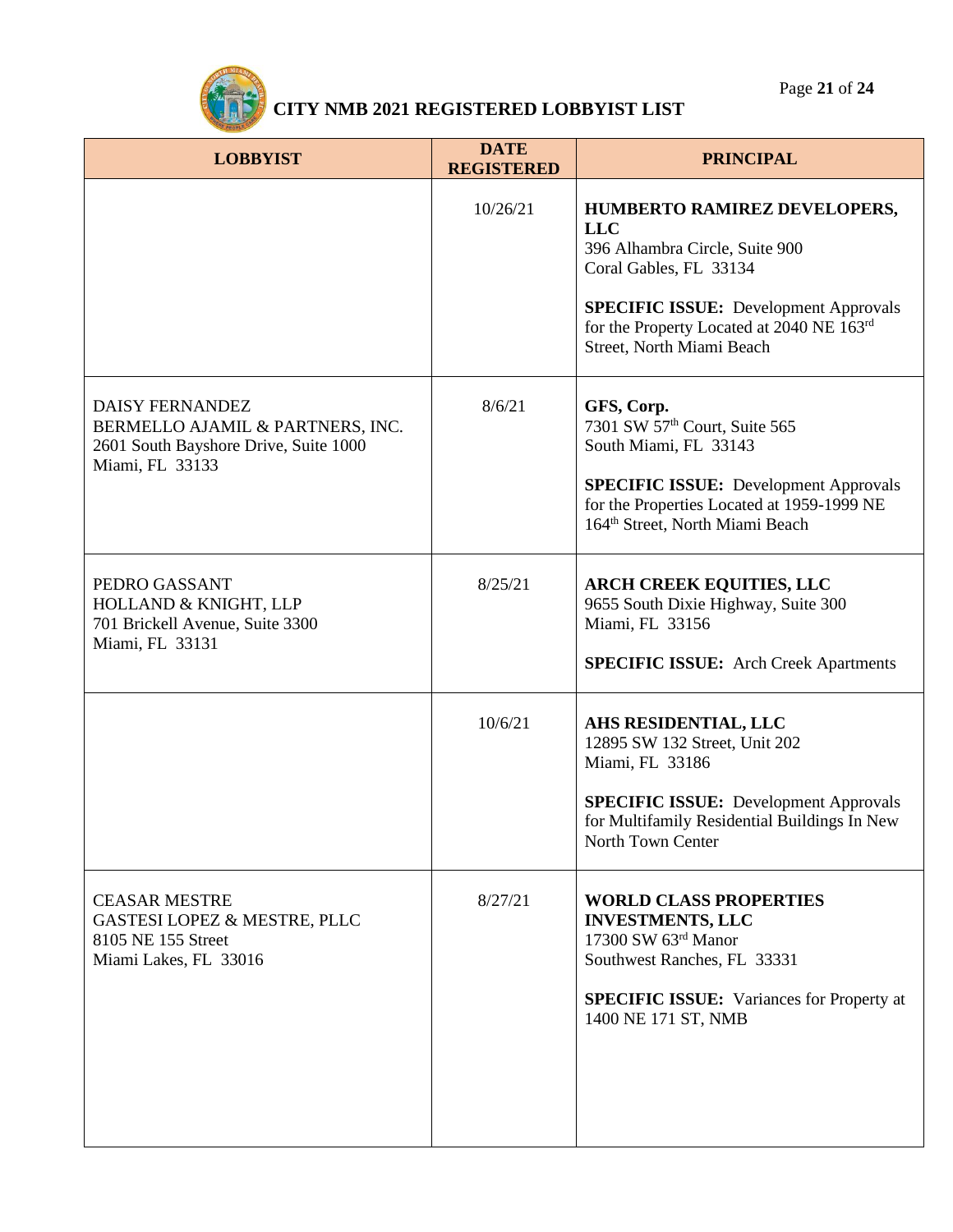

| <b>LOBBYIST</b>                                                                                                                            | <b>DATE</b><br><b>REGISTERED</b> | <b>PRINCIPAL</b>                                                                                                                                                                                                                                                                 |
|--------------------------------------------------------------------------------------------------------------------------------------------|----------------------------------|----------------------------------------------------------------------------------------------------------------------------------------------------------------------------------------------------------------------------------------------------------------------------------|
| <b>JAVIER L. VAZQUEZ</b><br><b>BERGER SINGERMAN LLP</b><br>1450 Brickell Avenue, Suite 1900<br>Miami, FL 33131                             | 9/21/21                          | <b>HUMBERTO RAMIREZ DEVELOPERS,</b><br><b>LLC</b><br>396 Alhambra Circle, Suite 900<br>Coral Gables, FL 33134<br><b>SPECIFIC ISSUE:</b> Zoning Entitlements                                                                                                                      |
| <b>ALAN S. ROSENTHAL</b><br>ROSENTHAL ROSETHAL RASCO, LLC<br>20900 NE 30 Avenue, Suite 600<br>Aventura, FL 33180                           | 9/21/21                          | PLATINUM SOUTH, INC. dba DEAN'S<br><b>GOLD</b><br>2355 NE 163 Street<br>North Miami Beach, FL 33160<br><b>SPECIFIC ISSUE:</b> License Renewal                                                                                                                                    |
|                                                                                                                                            | 12/1/21                          | <b>OLETA PARTNERS BISCAYNE PARCEL</b><br><b>LLC</b><br>15055 Biscayne Blvd.<br>North Miami Beach, FL 33181<br><b>SPECIFIC ISSUE:</b> Secure Approval of<br>Modification to The Existing Site Plan for<br>Property Located at 14585 Biscayne Blvd,<br>North Miami Beach, FL 33181 |
| <b>EVAN ROSS</b><br>PUBLIC COMMUNICATORS GROUP<br>17301 Biscayne Blvd., Suite 2105<br>North Miami Beach, FL 33160                          | 9/22/21                          | <b>BEEFREE, LLC (dba FREEBEE)</b><br>2312 North Miami Avenue<br>Miami, FL 33127<br><b>SPECIFIC ISSUE:</b> Freebee Procurement &<br>Other Relevant Issues                                                                                                                         |
| <b>BEN FERNANDEZ</b><br><b>BERCOW RADELL FERNANDEZ</b><br>LARKIN & TAPANES, PLLC<br>200 South Biscayne Blvd., Suite 300<br>Miami, FL 33131 | 9/23/21                          | <b>BISCAYNE 18 DEVELOPMENT, LLC</b><br>138 Park Drive<br>Bal Harbour, FL 33154<br><b>SPECIFIC ISSUE:</b> Miscellaneous Land Use,<br>Zoning and Permitting Matters for the<br>Properties at 15801, 15805, 15807, Biscayne<br>Boulevard, North Miami Beach, Florida.               |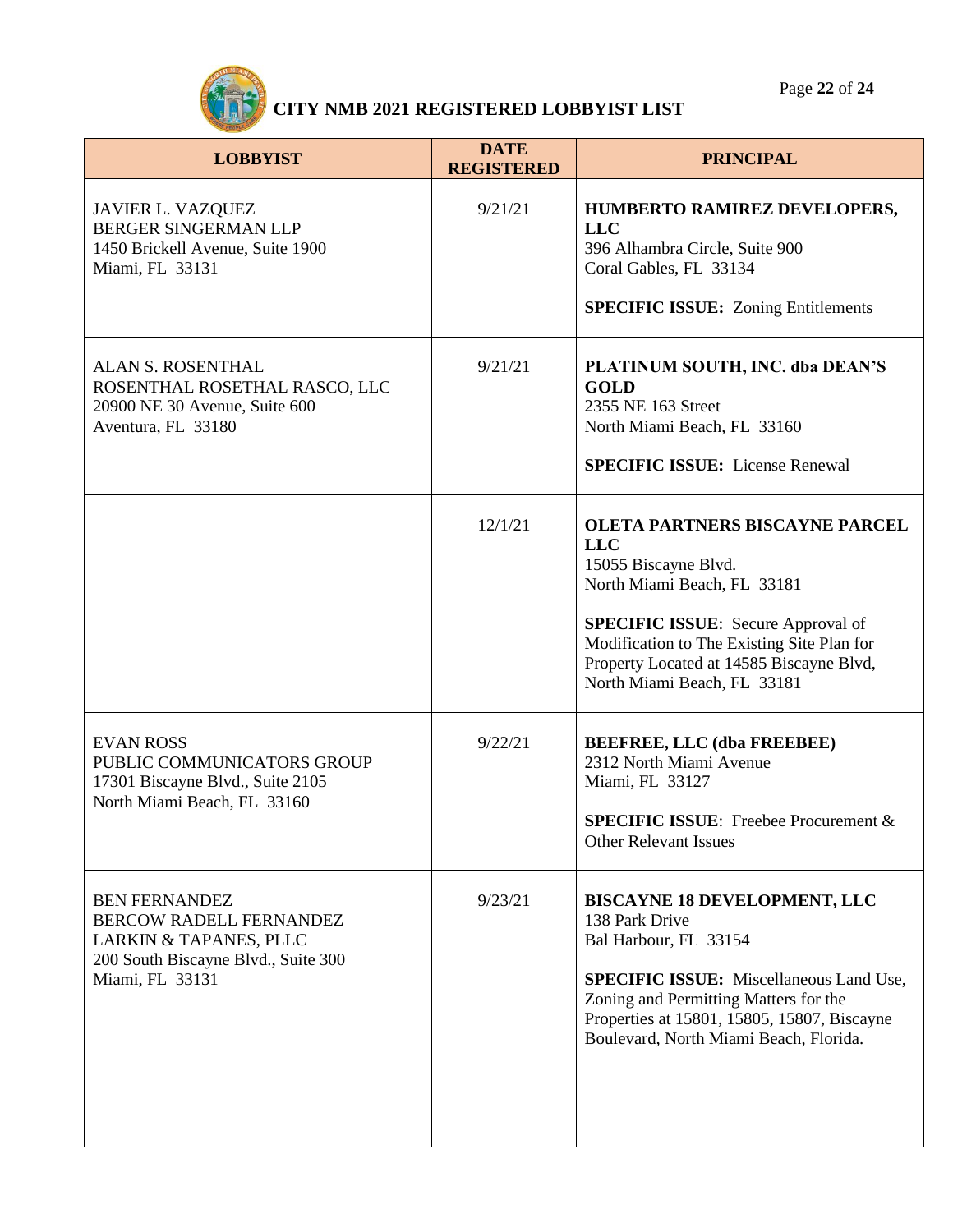

| <b>LOBBYIST</b>                                                                                                      | <b>DATE</b><br><b>REGISTERED</b> | <b>PRINCIPAL</b>                                                                                                                                                                                                                                                                        |
|----------------------------------------------------------------------------------------------------------------------|----------------------------------|-----------------------------------------------------------------------------------------------------------------------------------------------------------------------------------------------------------------------------------------------------------------------------------------|
| DAVIS H. REIMER<br>DEZER DEVELOPMENT, LLC<br>18001 Collins Avenue<br>Sunny Isles, FL 33160                           | 10/15/21                         | DEZER INTRACOASTAL MALL, LLC<br>18001 Collins Avenue<br>Sunny Isles Beach, FL 33160<br><b>SPECIFIC ISSUE:</b> Legal Representative of<br>Principal for Broad Scope of Matters Including<br><b>Intracoastal Mall</b>                                                                     |
| <b>PABLO BURGOS</b><br><b>BURGOS LANZA AND ASSOCIATES</b><br>1248 South Alhambra Circle<br>Coral Gables, FL 33146    | 10/27/21                         | 21 AND 164 NMB, LLC<br>8200 NE 2 <sup>nd</sup> Avenue, Suite 5<br>Miami Beach, FL 33138<br><b>SPECIFIC ISSUE:</b> Development Approvals<br>for Property Generally Located SW Intersection<br>of NE 164 <sup>th</sup> Street and NE 21 <sup>st</sup> AVE (Folio No.<br>07-2216-007-0070) |
| <b>JEREMY MORALES</b><br><b>CARPE REAL ESTATE PARTNERS</b><br>700 Broadway, 8th Floor<br>New York, NY 10003          | 10/27/21                         | 21 AND 164 NMB, LLC<br>8200 NE 2 <sup>nd</sup> Avenue, Suite 5<br>Miami Beach, FL 33138<br><b>SPECIFIC ISSUE:</b> Development Approvals<br>for Property Generally Located SW Intersection<br>of NE 164 <sup>th</sup> Street and NE 21 <sup>st</sup> AVE (Folio No.<br>07-2216-007-0070) |
| <b>ERIK RUTTER</b><br><b>CARPE REAL ESTATE PARTNERS</b><br>700 Broadway, 8 <sup>th</sup> Floor<br>New York, NY 10003 | 10/27/21                         | 21 AND 164 NMB, LLC<br>8200 NE 2 <sup>nd</sup> Avenue, Suite 5<br>Miami Beach, FL 33138<br><b>SPECIFIC ISSUE:</b> Development Approvals<br>for Property Generally Located SW Intersection<br>of NE 164 <sup>th</sup> Street and NE 21 <sup>st</sup> AVE (Folio No.<br>07-2216-007-0070) |
| <b>DAVID WEITZ</b><br><b>CARPE REAL ESTATE PARTNERS</b><br>700 Broadway, 8 <sup>th</sup> Floor<br>New York, NY 10003 | 10/27/21                         | 21 AND 164 NMB, LLC<br>8200 NE 2 <sup>nd</sup> Avenue, Suite 5<br>Miami Beach, FL 33138<br><b>SPECIFIC ISSUE:</b> Development Approvals<br>for Property Generally Located SW Intersection<br>of NE 164 <sup>th</sup> Street and NE 21 <sup>st</sup> AVE (Folio No.<br>07-2216-007-0070) |